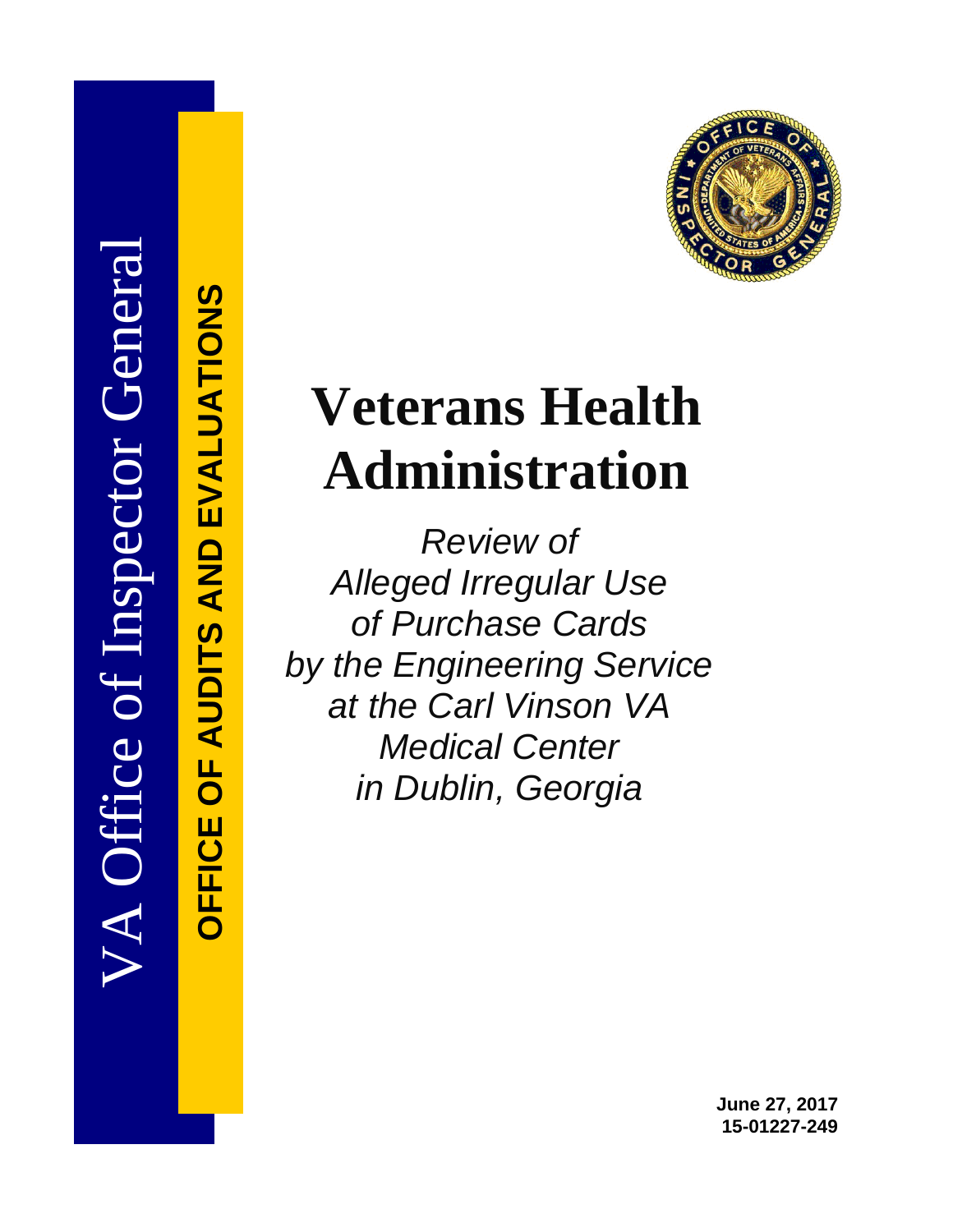# **ACRONYMS**

| <b>EMS</b>  | <b>Environmental Management Service</b>    |
|-------------|--------------------------------------------|
| <b>FAR</b>  | <b>Federal Acquisition Regulation</b>      |
| <b>OIG</b>  | Office of Inspector General                |
| VA.         | Department of Veterans Affairs             |
| <b>VAMC</b> | <b>Veterans Affairs Medical Center</b>     |
| <b>VHA</b>  | <b>Veterans Health Administration</b>      |
| <b>VISN</b> | <b>Veterans Integrated Service Network</b> |

**To report suspected wrongdoing in VA programs and operations, contact the VA OIG Hotline:**

> **Website: [www.va.gov/oig/hotline](http://www.va.gov/oig/hotline) Email: [vaoighotline@va.gov](mailto:vaoighotline@va.gov) Telephone: 1-800-488-8244**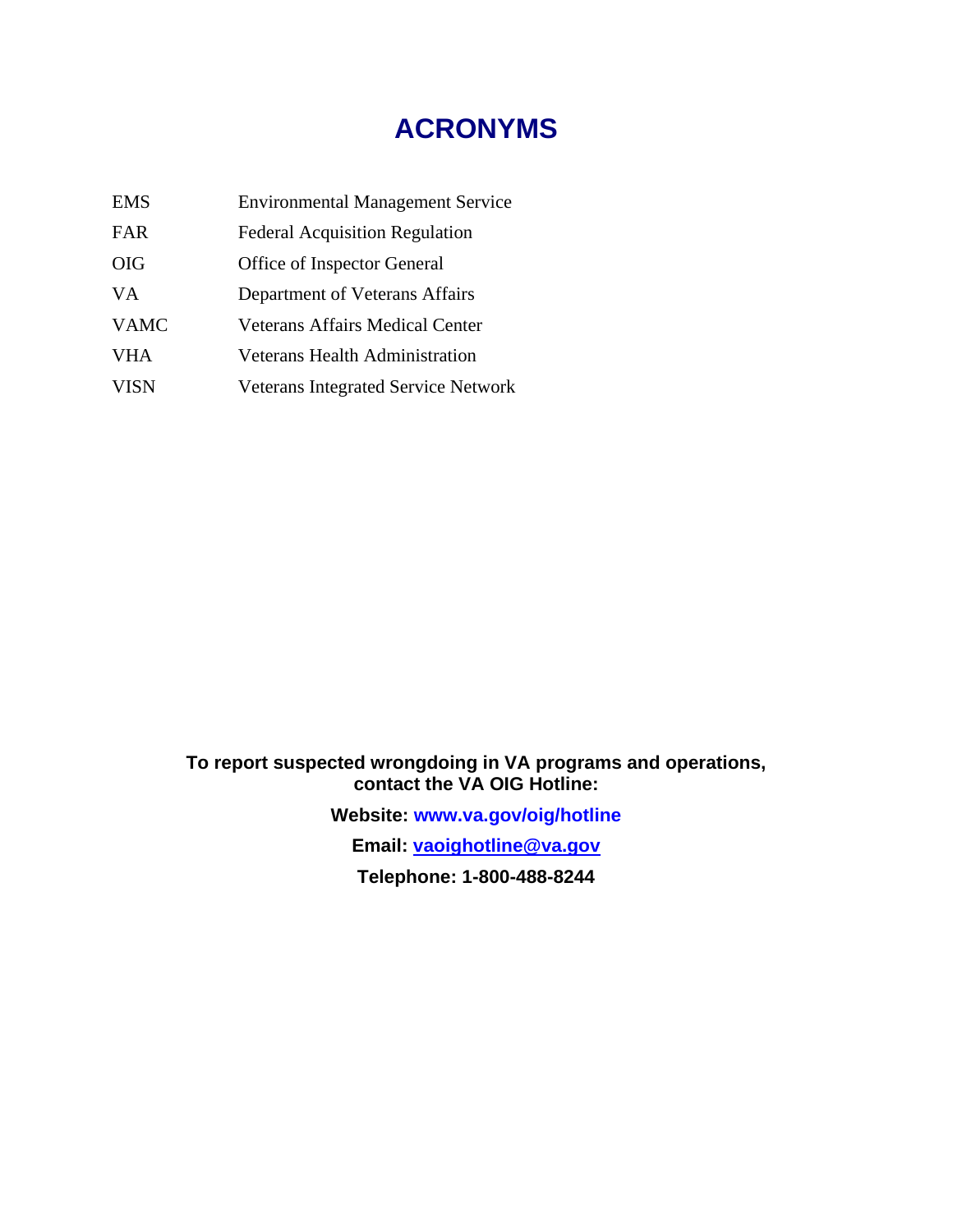

**Highlights: Review of Alleged Irregular Use of Purchase Cards by VHA's Engineering Service at the Carl Vinson VAMC in Dublin, GA** 

# **Why We Did This Review**

The Office of Inspector General conducted this review in response to allegations that Dublin VA Medical Center (VAMC) purchase cardholders split purchases and made duplicate payments to Ryland Contracting Incorporated and Sterilizer Technical Specialists.

# **What We Found**

We substantiated the allegation that VAMC Dublin cardholders in Engineering Service made unauthorized commitments by splitting purchases and exceeding micro-purchase limits. Of 130 sampled purchases made from October 2012 through March 2015, 23 were split purchases that avoided the \$3,000 limit for supplies and 14 were purchases that exceeded the \$2,500 limit for services.

This was not prevented because approving officials did not adequately monitor cardholders to ensure compliance with VA policy. As a result, of 5,100 purchase card transactions totaling about \$7.1 million, we estimated about 100 transactions totaling about \$240,000 (3.4 percent) were unauthorized commitments and improper payments.

We did not substantiate the allegation that cardholders made duplicate payments to Ryland Contracting Incorporated and Sterilizer Technical Specialists. However, we found cardholders inappropriately made 91 micro-purchases for services received from these vendors without establishing contracts.

This was not prevented because approving officials did not adequately review cardholder transactions to identify service purchases exceeding Veterans Health Administration's (VHA) \$5,000 threshold for establishing contracts during a fiscal year. As a result, cardholders purchased and received services totaling about \$218,000 that avoided Federal competition requirements.

# **What We Recommended**

We recommended the Veterans Integrated Service Network 7 Director review transactions for unauthorized commitments, submit ratification requests, emphasize the importance of monitoring cardholders, provide training, and ensure approving officials do not exceed the limit of assigned cardholders. In addition, we recommended the Director ensure contracts are established in accordance with VHA policy and take appropriate administrative action for each cardholder who made unauthorized commitments.

# **Agency Comments**

The Acting Deputy Director concurred with Recommendations 1–4 and 6 and concurred in part with Recommendations 5 and 7. We will follow up on implementation of the planned corrective actions.

Rerry M. Reinkomzer

LARRY M. REINKEMEYER Assistant Inspector General for Audits and Evaluations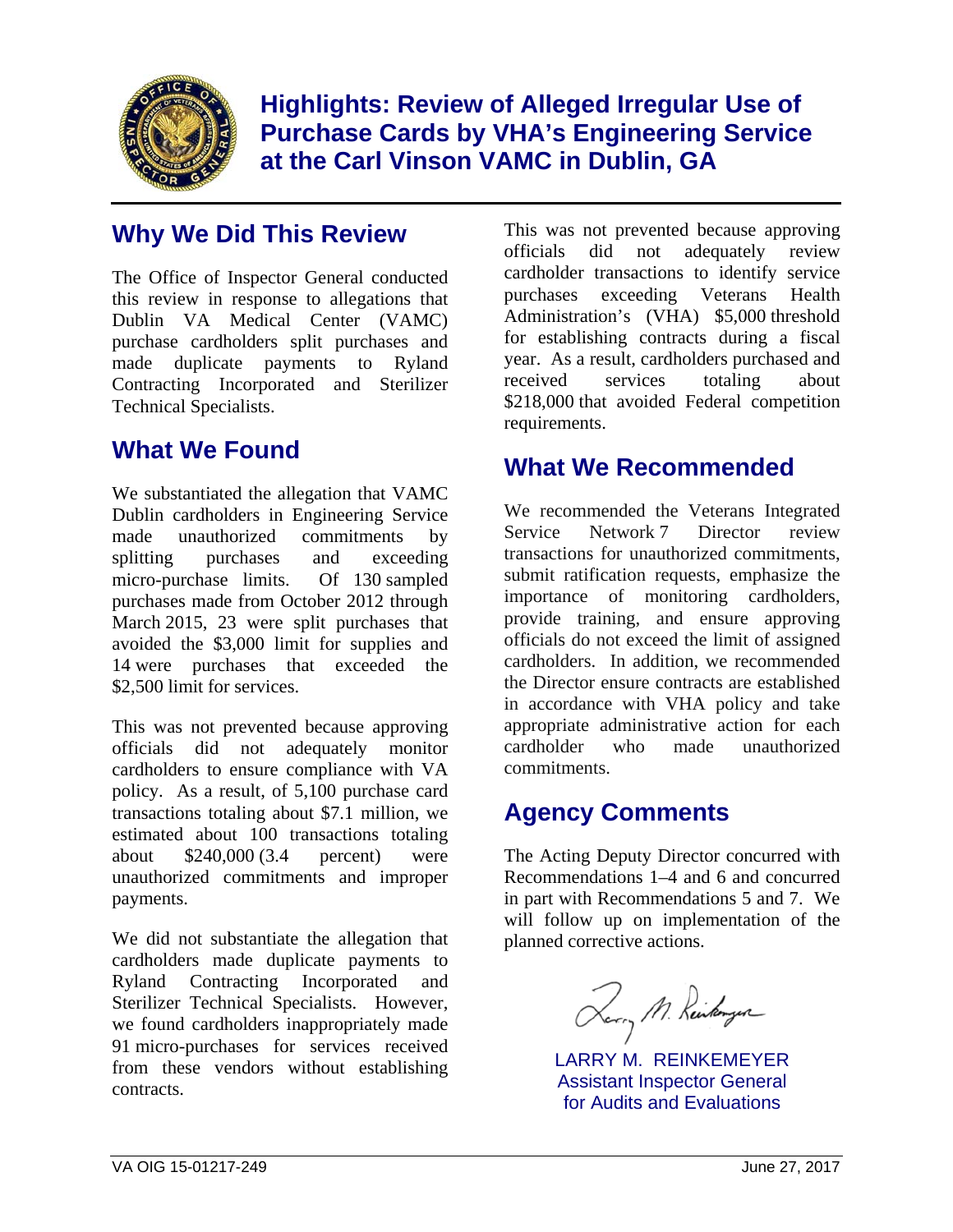# **TABLE OF CONTENTS**

| Finding 1  | VAMC Dublin Engineering Service Purchase Cardholders Made            |  |
|------------|----------------------------------------------------------------------|--|
|            |                                                                      |  |
| Finding 2  | VAMC Dublin Cardholders Did Not Make Duplicate Payments to           |  |
|            |                                                                      |  |
| Appendix A |                                                                      |  |
| Appendix B |                                                                      |  |
| Appendix C |                                                                      |  |
| Appendix D | Potential Monetary Benefits in Accordance With Inspector General Act |  |
| Appendix E |                                                                      |  |
| Appendix F | Office of Inspector General Contact and Staff Acknowledgments23      |  |
| Appendix G |                                                                      |  |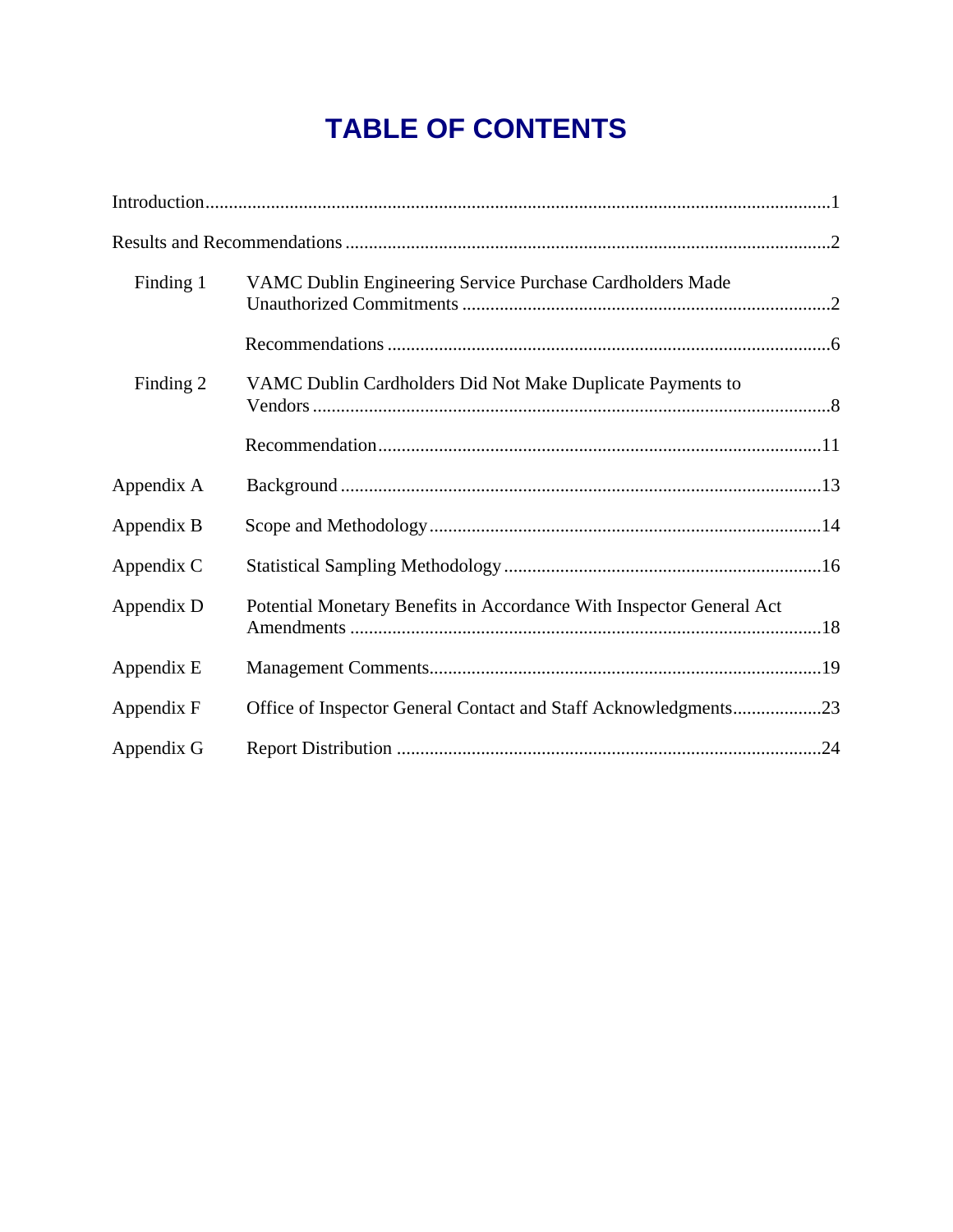# **INTRODUCTION**

<span id="page-4-0"></span>*Allegations*  In August 2014, the VA's Office of Inspector General (OIG) Hotline Division received an allegation of purchase card irregularities at the Carl Vinson VA Medical Center (VAMC), Dublin GA. The medical facility is located in Veterans Integrated Service Network (VISN) 7. Specifically, the complainant alleged purchase cardholders made unauthorized commitments by splitting purchases and making duplicate payments to Ryland Contracting Incorporated and Sterilizer Technical Specialists.

> The Government Charge Card Abuse Prevention Act of 2012 requires the OIG conduct audits of purchase card transactions to identify improper use of purchase cards. Accordingly, we also reviewed purchases to determine whether cardholders exceeded Federal Acquisition Regulation (FAR) micro-purchase limits and Veterans Health Administration's (VHA) \$5,000 limit for recurring purchases of services during a fiscal year without contracts.

- *Purchase Card Program*  The General Services Administration's SmartPay2 Program provides purchase cards to Federal agencies through contracts negotiated with contractor banks. VA reported making approximately 6.7 million purchase card transactions totaling about \$4.0 billion during FY 2015.
- *Federal Acquisition Regulation*  The FAR generally defines a micro-purchase as an acquisition at or below \$3,000 for supplies; \$2,500 for services; and \$2,000 for construction.<sup>1</sup> Generally, VA policies allow only warranted individuals to make purchases above micro-purchase limits.<sup>2</sup> Unauthorized commitments are agreements that are not binding solely because the Government representative who made them lacked the authority to enter into that agreement.

 the VISN 7 Director agreed to ensure VAMC Charleston identified *Prior Reports*  In April 2014, OIG's *Audit of Engineering Service Purchase Card Practices at the Ralph H. Johnson VA Medical Center, Charleston, South Carolina,*  (April 17, 2014, Report No. 13-02267-124) reported cardholders made unauthorized commitments. In response to the report's recommendations, unauthorized commitments and submitted appropriate ratification actions.

 $\overline{a}$ 

<sup>&</sup>lt;sup>1</sup>FAR Subpart 2.1. Note: In October 2015, the micro-purchase limit for supplies increased to \$3,500.

 2 VA Financial Policies and Procedures, *Government Purchase Card Program*, Volume XVI.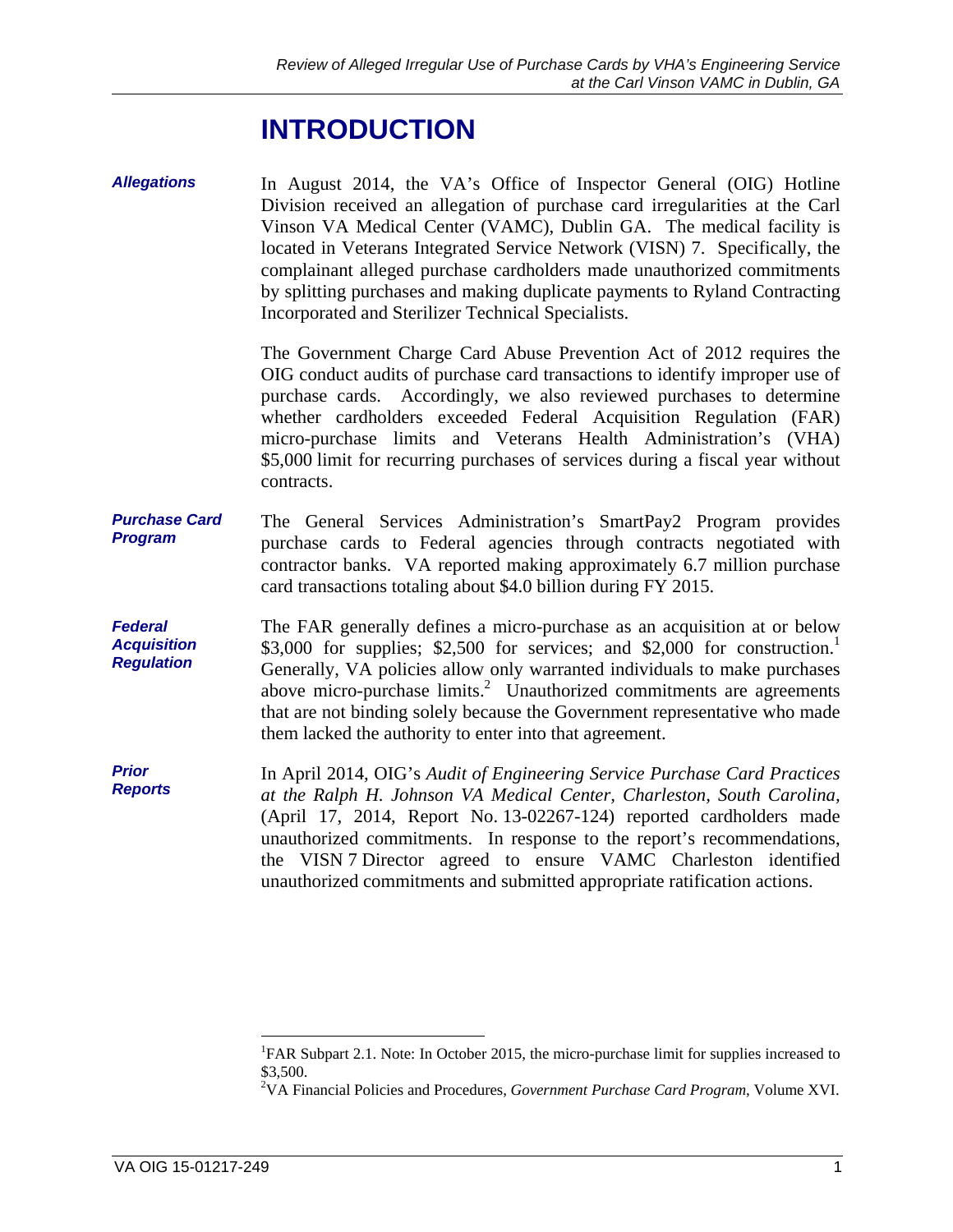# **RESULTS AND RECOMMENDATIONS**

### <span id="page-5-0"></span>**Finding 1 VAMC Dublin Engineering Service Purchase Cardholders Made Unauthorized Commitments**

**What We We substantiated the allegation that VAMC Dublin Engineering Service**<br>**Found Example 27** of purchase cardholders made unauthorized commitments. For 37 of 130 sampled cardholder purchase card transactions made from October 2012 through March 2015, the transactions were unauthorized commitments that avoided Federal contracting competition requirements and resulted in improper payments. Of the 37 unauthorized commitments, 23 involved split purchases to avoid the \$3,000 micro-purchase limit for supplies, and 14 involved purchases that exceeded the \$2,500 micro-purchase limit for services.

> This was not prevented because approving officials did not adequately monitor cardholder purchases to ensure compliance with VA policy. Further, one approving official was assigned 16 cardholders without obtaining the required approval from the facility director. VHA Handbook 1730.1 states approval officials should be assigned no more than 10 cardholders to ensure they can adequately monitor each cardholder's purchases. As a result, of 5,100 purchase card transactions totaling about \$7.1 million, we estimated approximately 100 transactions totaling about \$240,000 (3.4 percent) were unauthorized commitments. The 100 unauthorized commitments we identified were also improper payments.

*Criteria* VA's Office of Acquisition, Logistics, and Construction must authorize and validate warrants issued to contracting officers. To become warranted, individuals must receive initial and recurring training to meet statutory requirements for Federal Acquisition Certification in Contracting. Warranted individuals are required to ensure the award of fair and reasonable priced contracts.

> VA policy allows only purchase cardholders who have warrants to make purchases above micro-purchase limits.<sup>3</sup> When purchase cardholders exceed their micro-purchase limits, they make unauthorized commitments. The FAR allows for ratifications, which means the act of approving an unauthorized commitment by an official who has the authority to do so. $4$

 $\overline{a}$ 

<sup>3</sup> VA Financial Policies and Procedures, Volume XVI and VHA Handbook 1730.01, *Use and Management of the Government Purchase Card Program. (Rescinded April 2017)*  4 FAR, Subpart 1.6.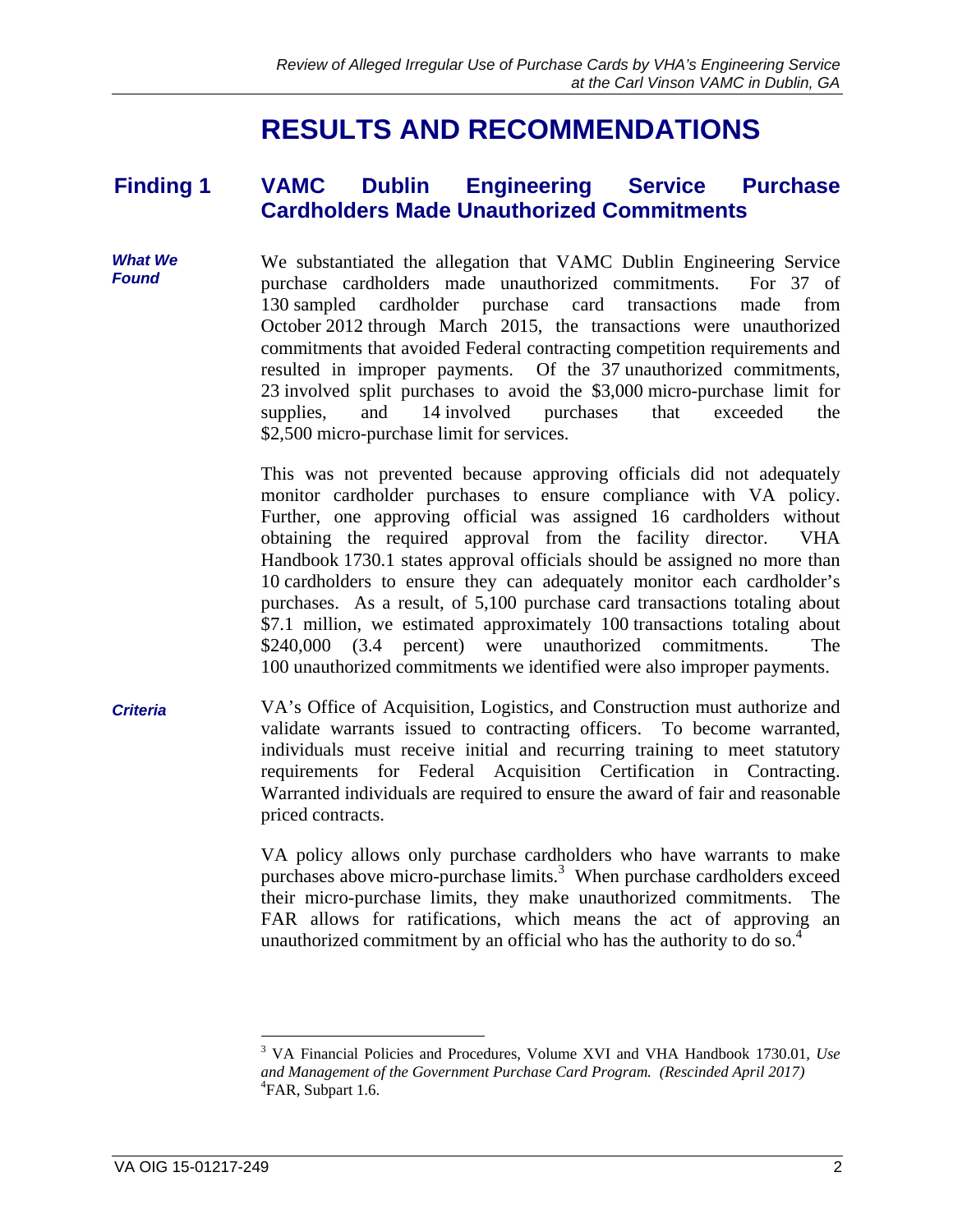over the micro-purchase limit or to avoid other established purchase limits.<sup>5</sup> *Split Purchases*  We identified 23 split purchases made by unwarranted Engineering Service cardholders that circumvented the \$3,000 micro-purchase limit. The value of the 23 split purchases totaled about \$48,000. Split purchases occurred when cardholders made multiple charges on the same day, with the same vendor, for one purchase in order to circumvent the micro-purchase limits and competition requirements. The FAR states cardholders may not split a transaction to avoid the requirement to obtain competitive bids for purchases In addition, VHA policy prohibits split purchases, which are also considered unauthorized commitments.<sup>6</sup>

> Examples 1 and 2 highlight how cardholders split purchases to circumvent competition requirements and the \$3,000 micro-purchase limit:

- *Example 1*  In March 2014, an Engineering Service cardholder circumvented the \$3,000 micro-purchase limit by splitting an order of about \$5,800 into two purchases. The cardholder purchased 16 hospital bed cables for approximately \$2,900 and another 16 cables for about \$2,900 from the same vendor in two separate orders about 22 minutes apart. This was not prevented because approving officials did not adequately monitor cardholders to ensure compliance with VA policy.
- *Example 2*  In January 2015, another Engineering Service cardholder split an order for about \$5,600 into three purchases. The cardholder purchased one copier rental for about \$2,500, another copier rental for approximately \$1,500, and a third copier rental for \$1,600 from the same vendor in three separate orders within four minutes.

VISN 7 Senior Management agreed the unwarranted Engineering Service cardholders split purchases.

*Micro-Purchase*  We identified 14 purchases for services above the \$2,500 micro-purchase limit that were made by unwarranted Engineering Service cardholders. The value of these purchases totaled about \$40,000. The FAR and VHA Handbook 1730.01 establish a \$2,500 micro-purchase limit for unwarranted cardholders purchasing services.<sup>7</sup> The Service Contract Labor Standards provide an exemption to this limit for services where the primary purpose is to maintain, calibrate, or repair medical apparatus or equipment.<sup>8</sup> When

 $\overline{a}$ 

*Purchases Outside the* 

*Limit* 

<sup>&</sup>lt;sup>5</sup> FAR, Subparts 2.1, 13.1, and 22.10.

<sup>6</sup> VA Financial Policies and Procedures, Volume XVI; and VHA Directive 1730.01, *Use and Management of the Government Purchase Card*. 7

 ${}^{7}$ FAR, Subpart 2.1.

 Section 4.123, Title 29, United States Code, Administrative limitations, variations, <sup>8</sup>Section 6707, Title 41, United States Code, Service Contract Labor Standards and tolerances, and exemptions Pg. 2-3/3.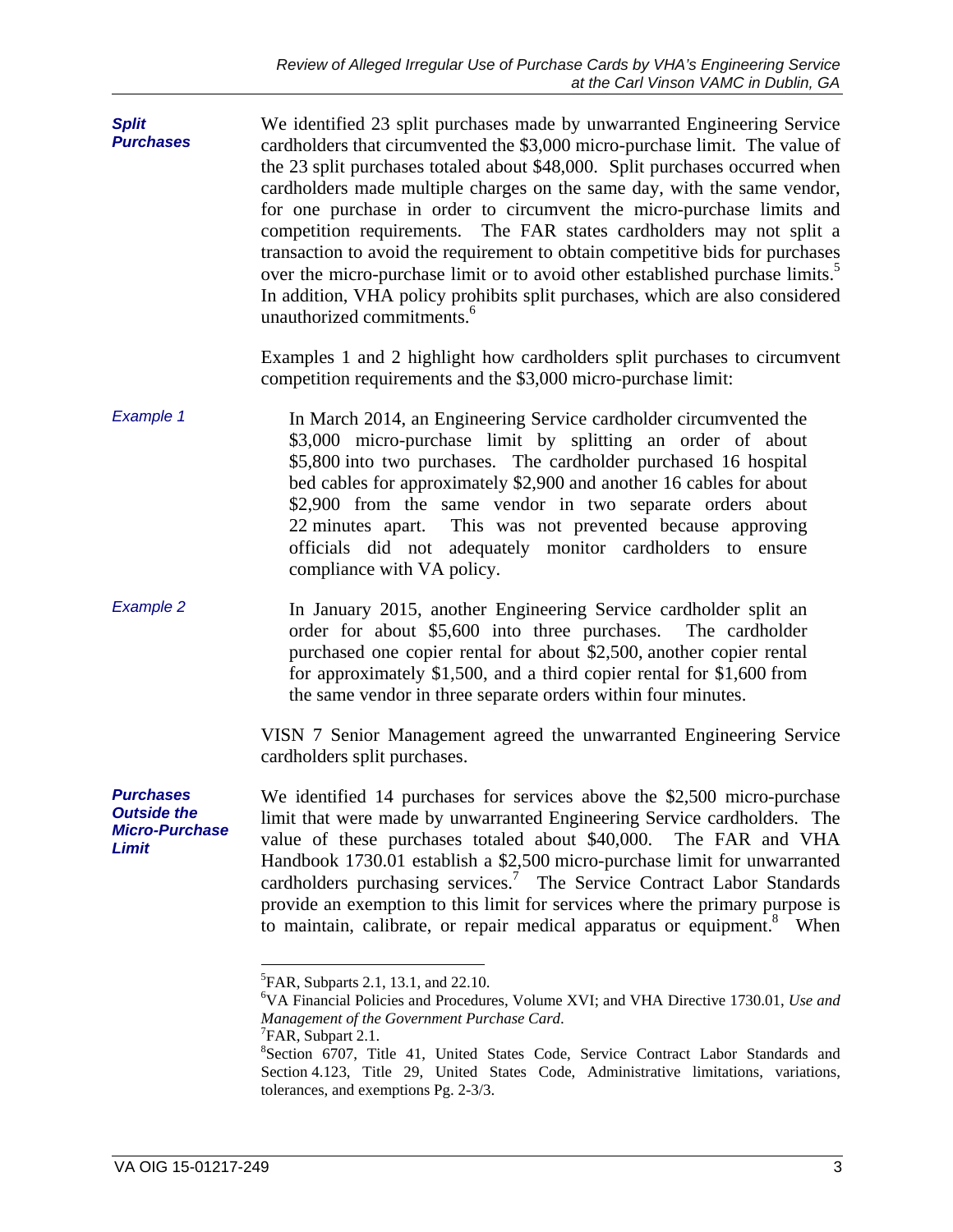unwarranted cardholders exceed the \$2,500 micro-purchase limit for services, they also make unauthorized commitments.

Cardholders made 14 service purchases to relocate furniture and medical equipment to various VAMC Dublin and community based outpatient clinic locations. Example 3 highlights how cardholders' purchases exceeded the established purchasing limit for acquiring services that do not meet the Service Contract Labor Standards exemption:

*Example 3*  In July 2014, a cardholder purchased services to relocate medical refrigerators from VAMC Dublin to the Albany, GA, community based outpatient clinic for approximately \$2,900. In August 2014, the same cardholder made two other purchases for about \$2,800 each, to have additional equipment relocated to the Albany outpatient clinic and to have other equipment relocated from the Albany outpatient clinic to VAMC Dublin. All three purchases exceeded the \$2,500 micro-purchase limit for services and did not qualify for the Service Contract Labor Standards exemption. The cardholder believed the micro-purchase limit was \$3,000 for these purchases instead of \$2,500.

> The Purchase Card Coordinator agreed the 14 purchases made by unwarranted Engineering Service cardholders exceeded the micro-purchase limit.

*Improper Payments* The 37 unauthorized commitments we identified were also improper payments. The Office of Management and Budget Circular A-123, Appendix C, *Requirements for Effective Measurement and Remediation of Improper Payments*, includes the following definition:

> *An improper payment is any payment that should not have been made or that was made in an incorrect amount under statutory, contractual, administrative, or other legally applicable requirements.*

These purchases should not have been made because cardholders exceeded their authority and did not have the legal authority to make the purchases. Only warranted contracting officers or delegated officials have the authority to bind VA to purchases that exceed micro-purchase limits.

*Reasons for Unauthorized Commitments*  Engineering Service staff made unauthorized commitments and improper payments because approving officials did not adequately monitor cardholder purchases to prevent split purchases and transactions that exceeded the \$2,500 micro-purchase limit for services. Further, one approving official exceeded the number of cardholders that can be adequately monitored.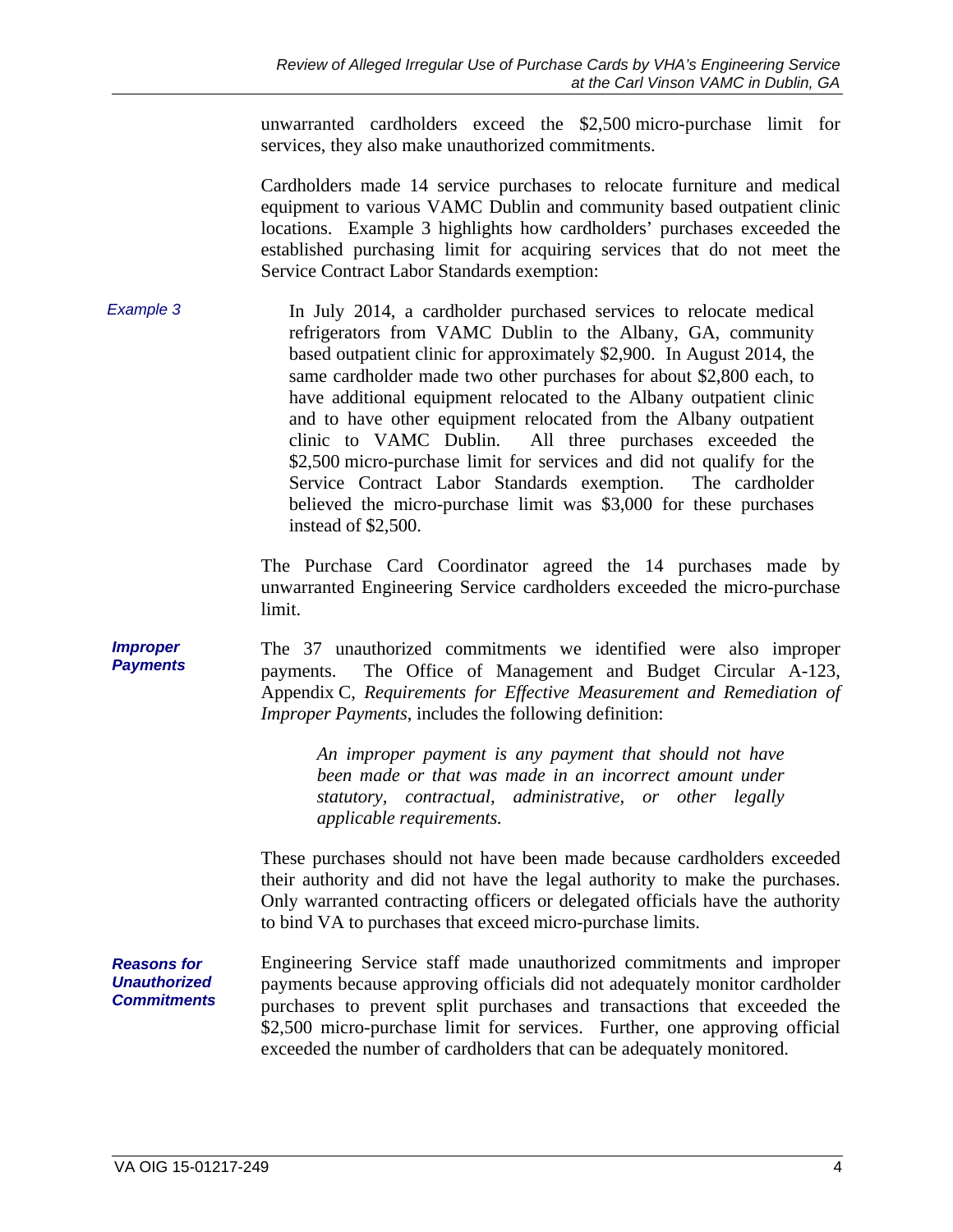**Not Adequate** *Purchase Card Monitoring Was Not Adequate Approving Official Exceeded the Limit of Assigned Cardholders Effects of Inappropriate Purchase Card Use Conclusion*  Approving officials did not adequately monitor cardholder transactions to prevent split purchases and those purchases that exceeded the micro-purchase limit. Approving officials are responsible for monitoring cardholders' purchases to ensure compliance with FAR and VA purchase card rules and regulations and for recommending disciplinary actions when needed. Approving officials did not disapprove cardholder transactions that were not in compliance with VA policy. Approving officials need to receive focused training on monitoring purchase card transactions to ensure cardholders adequately comply with FAR and VA purchase card rules and regulations and report noncompliance to supervisors. VHA policy states splitting purchases, procuring supplies and services without proper authority, and making purchases exceeding established dollar limits are grounds for revocation or suspension of cardholder privileges. The approving official for three cardholders who made split purchases and two other cardholders who exceeded the \$2,500 micro-purchase limit for services was the approving official for 16 cardholders. Purchase cardholders under this approving official made 23 of the 37 purchases that were split or exceeded the micro-purchase limit. VHA Handbook 1730.1 states approving officials should be assigned no more than 10 cardholders to ensure they can adequately monitor each cardholder's purchases. The number of cardholders assigned to approving officials can be more than 10 upon written approval from the facility director or VISN director. This Engineering Service approving official was responsible for reviewing and approving purchases for 16 cardholders. The approving official had not received approval from the facility director or VISN director prior to being assigned more than 10 cardholders. Of 5,100 purchase card transactions totaling about \$7.1 million made from October 2012 through March 2015, we identified 14 purchases exceeding authorized limits and estimated 89 additional split transactions. Combined, they represent over 100 transactions totaling about \$240,000 of unauthorized commitments (3.4 percent). The cardholders who made these unauthorized commitments circumvented the FAR's system of checks and balances in performing procurement functions. We substantiated the allegation that VAMC Dublin Engineering Service cardholders made unauthorized commitments by splitting purchases and exceeding the micro-purchase limit for services from October 2012 through March 2015. VAMC Dublin approving officials did not adequately monitor purchase card transactions that led to the misuse of purchase cards. In addition, VAMC Dublin employees did not protect the Government's interests when obtaining supplies and services without the benefits of ensuring competitive procurement practices. VA employees have a fundamental responsibility to be effective stewards of taxpayer resources and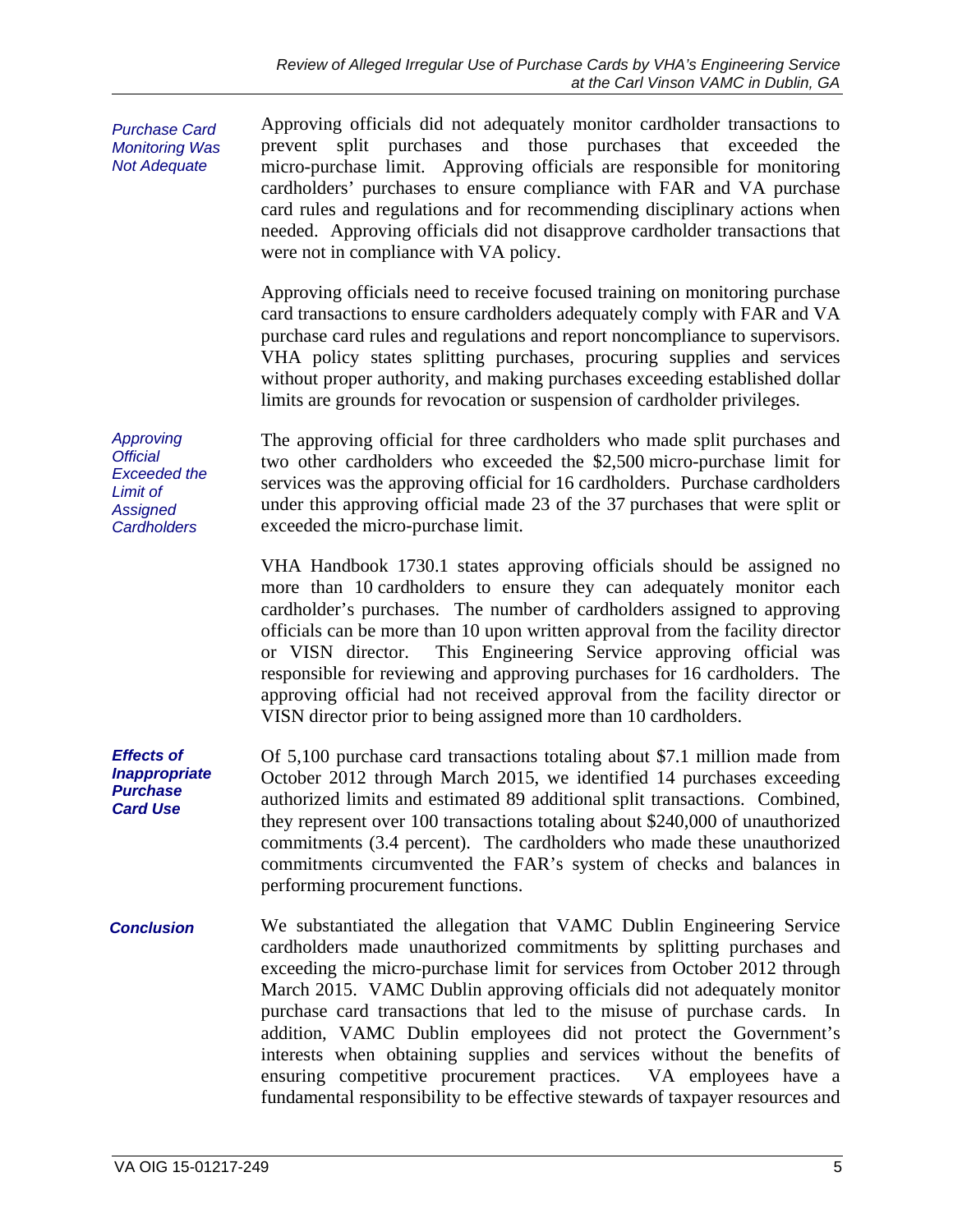<span id="page-9-0"></span>to safeguard those resources against unauthorized commitments and improper payments.

### **Recommendations**

- 1. We recommended the Veterans Integrated Service Network 7 Director review VA Medical Center Dublin's micro-purchase card transactions made by Engineering Service cardholders from October 2012 through March 2017 to identify unauthorized commitments.
- 2. We recommended the Veterans Integrated Service Network 7 Director submit ratification requests for unauthorized commitments identified in this report and Veterans Integrated Service Network 7 to the Veterans Health Administration's Head of Contracting Activity.
- 3. We recommended the Veterans Integrated Service Network 7 Director issue a memo to the VA Medical Center Dublin Director emphasizing the importance of approving officials monitoring cardholder purchases for adherence to Government charge card requirements in Federal and VA regulations and VA policies and the consequences of failing to adhere to these requirements.
- 4. We recommended the Veterans Integrated Service Network 7 Director require VA Medical Center Dublin Engineering Service cardholders and approving officials to receive focused training on not splitting purchases, procuring supplies and services without proper authority, and making purchases exceeding established dollar limits.
- 5. We recommended the Veterans Integrated Service Network 7 Director require VA Medical Center Dublin to establish an oversight mechanism to ensure approving officials without the required approval are assigned no more than 10 cardholders each.
- 6. We recommended the Veterans Integrated Service Network 7 Director take appropriate administrative action for each cardholder who made unauthorized commitments.
- *Management Comments*  The Acting Deputy Director, VA Southeast Network, concurred in whole or in part with our findings and recommendations 1–6 as noted below. For Recommendation 1, the Acting Deputy Director concurred and reported the facility completed an analysis that identified 58 unauthorized commitments. For Recommendation 2, the Acting Deputy Director concurred and reported the head of the contracting activity has approved 26 of 58 unauthorized commitments and work on ratifying the remaining 32 unauthorized commitments is ongoing.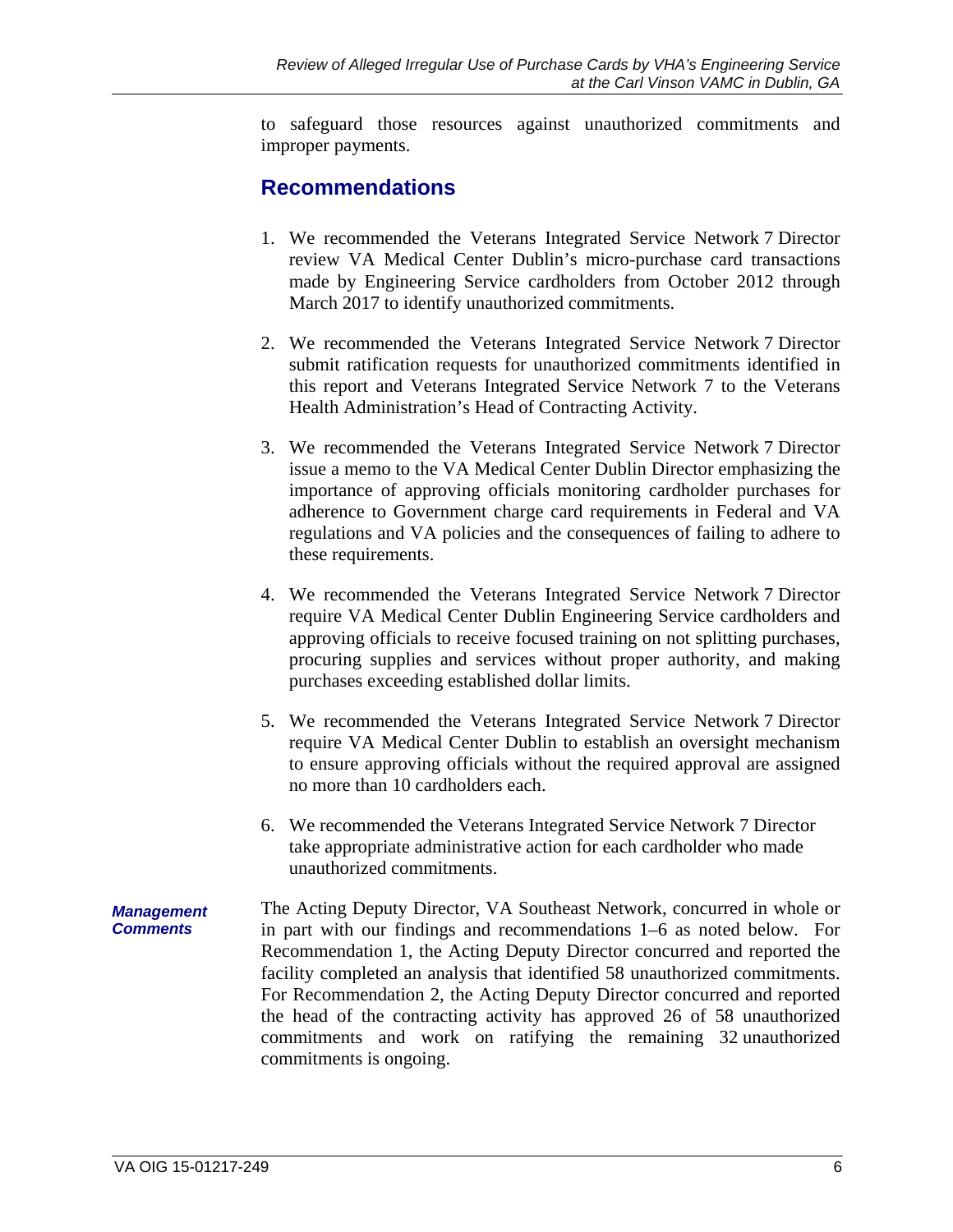For Recommendation 3, the Acting Deputy Director concurred and reported the VISN 7 Network Director issued a memo to the medical center director citing requirements to adhere to Federal and VA regulations and VA policies. For Recommendation 4, the Acting Deputy Director concurred and reported facility purchase card holders have been provided training on the Government Purchase Card Program and the ratification process.

For Recommendation 5, the Acting Deputy Director concurred in part with our finding and recommendation. The Acting Deputy Director reported the criteria listed in VHA Handbook 1730.01 have been rescinded as of April 4, 2017. VA Financial Policy, Volume XVI, is the current criteria allowing 25 cardholders to each approving official. The Acting Deputy Director reported the facility gives consideration to the volume and complexity of purchases when evaluating cardholder to approving official ratios.

For Recommendation 6, the Acting Deputy Director concurred and reported the facility delegated responsibility for any disciplinary and adverse actions to the supervisor with appropriate authority. In addition, facility leadership will ensure proper supervisory training will be provided. The VISN 7 Network Director will receive an update of initial proposed actions to be taken within 30 days of the initial submission response to the OIG. The facility will provide a response with the final determination of those actions within 30 days of determination.

*OIG Response*  The Acting Deputy Director's comments and corrective actions are responsive for Recommendations 1–4 and 6. For Recommendation 5, the Acting Deputy Director concurred in part and the proposed action meets the intent of our recommendation. We will monitor VHA's implementation of the planned actions and close all recommendations when we receive sufficient evidence demonstrating completion. Appendix E provides the full text of the Acting Deputy Director's comments.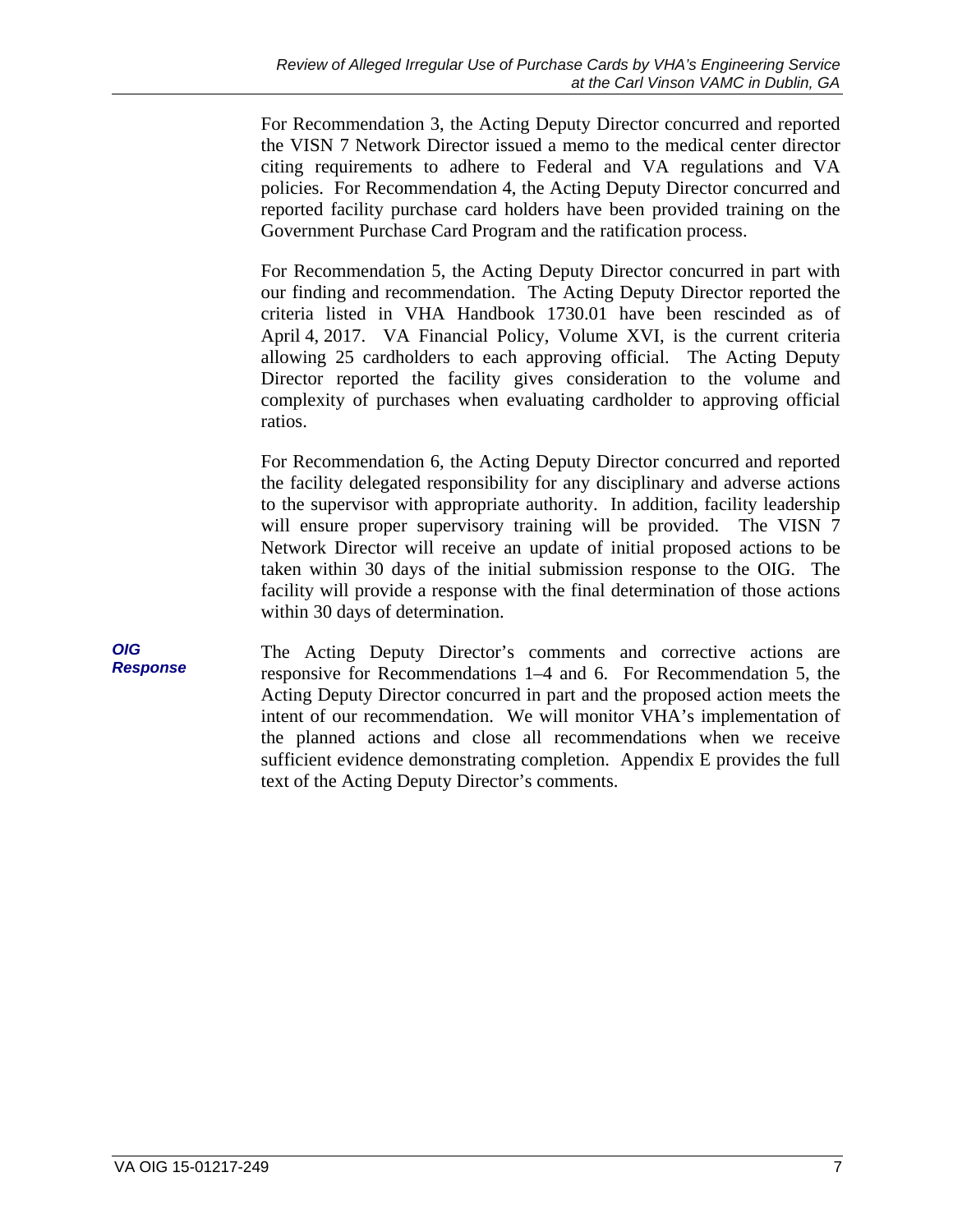#### <span id="page-11-0"></span>**Finding 2 VAMC Dublin Cardholders Did Not Make Duplicate Payments to Vendors**

*What We Found*  We did not substantiate the allegation that VAMC Dublin Environmental Management Service (EMS) and Engineering Service cardholders made duplicate payments to Ryland Contracting Incorporated and Sterilizer Technical Specialists. From October 2012 through March 2015, all 77 cardholder payments to Ryland Contracting Incorporated were for distinct services and all 14 cardholder payments to Sterilizer Technical Specialists were purchased services for distinct pieces of equipment.

> While we did not substantiate the allegation, we found six VAMC Dublin cardholders inappropriately made a total of 91 purchases from Ryland Contracting and Sterilizer Technical Specialists from October 2012 through March 2015 without following VHA's purchase card procedures to establish contracts. These 91 purchases were also improper payments. This was not prevented because the EMS Director and Engineering Service's Administrative Officer, who were also approving officials, did not adequately review cardholder purchases transactions to identify service purchases exceeding VHA's \$5,000 threshold for establishing contracts during a fiscal year. As a result, VAMC Dublin cardholders purchased and received services totaling about \$218,000 that avoided Federal competition requirements.

### *Criteria*  VA policy requires cardholders to pay fair and reasonable prices for supplies and services.<sup>9</sup> VHA Handbook 1730.01 states facilities need to establish contracts for services when appropriate. Specifically, facilities need to negotiate indefinite-delivery/indefinite-quantity contracts for services that can reasonably be expected to exceed \$5,000 during a fiscal year.

VHA standard operating procedures require VAMC facilities to request the services through the Network Contracting Activities. VAMC requesting departments are required to prepare and submit a purchase request to the contracting office. Purchase requests must include:

- Justification for the purchase (if required)
- Sources for the desired supplies or services
- Statements of work
- Cost estimates

 9 VA Financial Policies and Procedures, Volume XVI.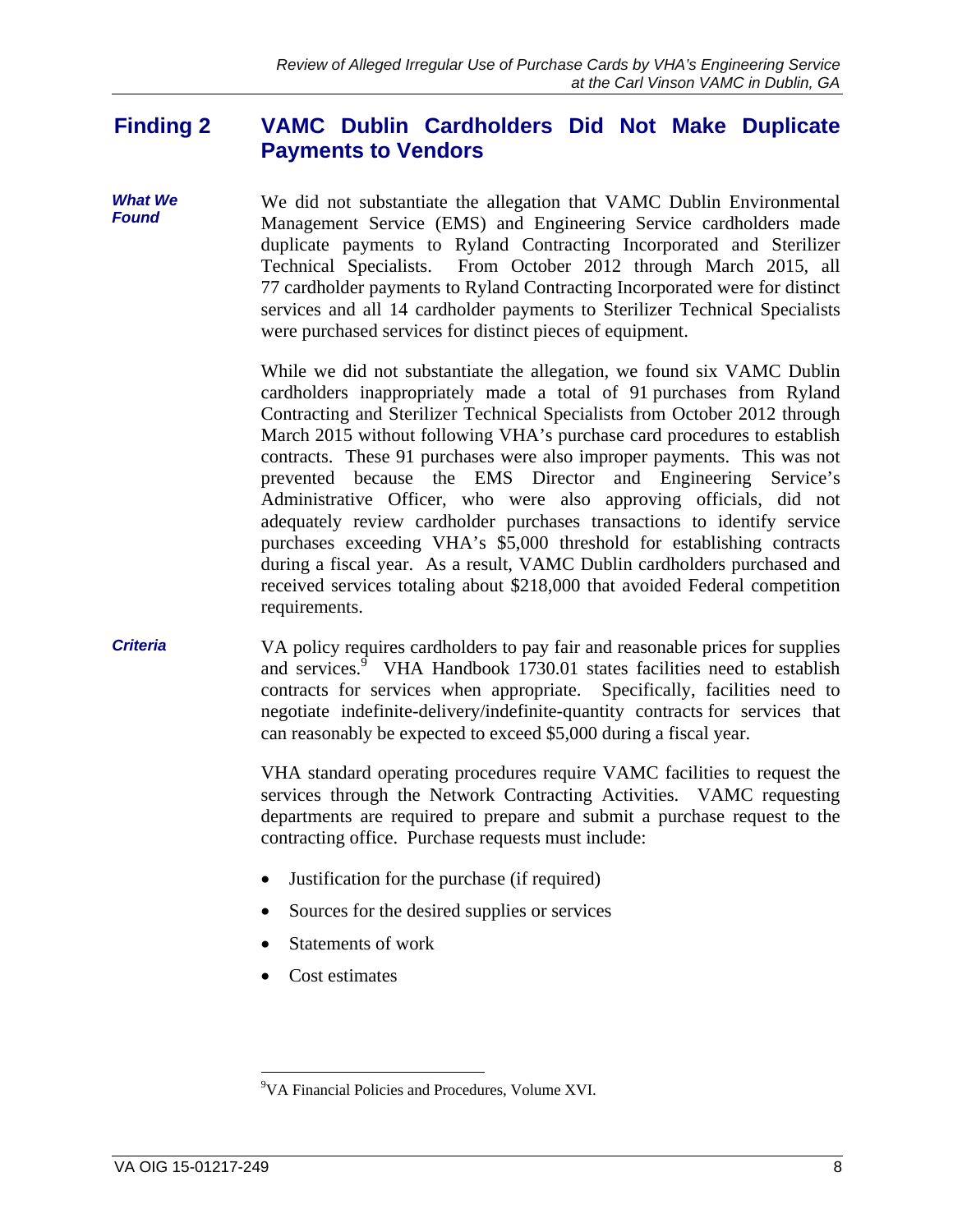The VAMC service should also identify an individual to act as the Contracting Officer's Technical Representative to monitor contractor quality and performance.<sup>10</sup>

*Duplicate Payments Not Identified*  We did not identify duplicate purchase orders to Ryland Contracting Incorporated or Sterilizer Technical Specialists. From October 2012 through March 2015, VAMC Dublin Engineering Service and EMS cardholders made a total of 77 purchases from Ryland Contracting Incorporated. The purchases ranged from \$300 to \$2,950. The purchases were for services such as moving furniture; cleaning floors, walls, baseboards, and kitchen areas; and moving medical equipment to and from a community based outpatient clinic. None of the invoices for these services included the same description of service for the same time period. Therefore, we concluded VAMC Dublin cardholders did not make duplicate payments to Ryland Contracting.

> 14 purchases paid by credit card and two purchases paid by certified invoice. From October 2012 through March 2015, VAMC Dublin employees made a total of 16 purchases for preventative equipment maintenance and other services from Sterilizer Technical Specialists. The 16 purchases included The 14 purchases ranged from just over  $$1,900$  to about  $$3,000$ . It was alleged that cardholders made purchases from Sterilizer Technical Specialists for work that was also paid by certified invoice. The 14 purchases were not for the same equipment maintenance services that were paid by the two certified invoice payments. Therefore, we concluded VAMC Dublin cardholders did not make duplicate payments to Sterilizer Technical Specialists.

Specialists without following VHA's contracting requirements.<sup>11</sup> *Contracting Requirements Not Followed*  From October 2012 through March 2015, six VAMC Dublin cardholders, including five Engineering Service cardholders and one EMS cardholder, made 91 purchase card transactions for services totaling about \$218,000 from Ryland Contracting Incorporated and Sterilizer Technical Specifically, the EMS Director and the Engineering Service Administrative Officer, who were also approving officials, did not provide the Network Contracting Office statements of work, justifications, and other documentation needed to establish contracts for procuring services exceeding \$5,000 during a fiscal year.

 $\overline{a}$ 

<sup>&</sup>lt;sup>10</sup>VHA Standard Operating Procedure 160-10-01.<br><sup>11</sup>Of these 91 purchases, 14 exceeded the \$2,500 micro purchase limit for services.<br>Therefore, the 14 purchases with a total value of about \$40,000 were also unauthorized commitments and included in the 37 purchases discussed in the Finding 1 section of this report.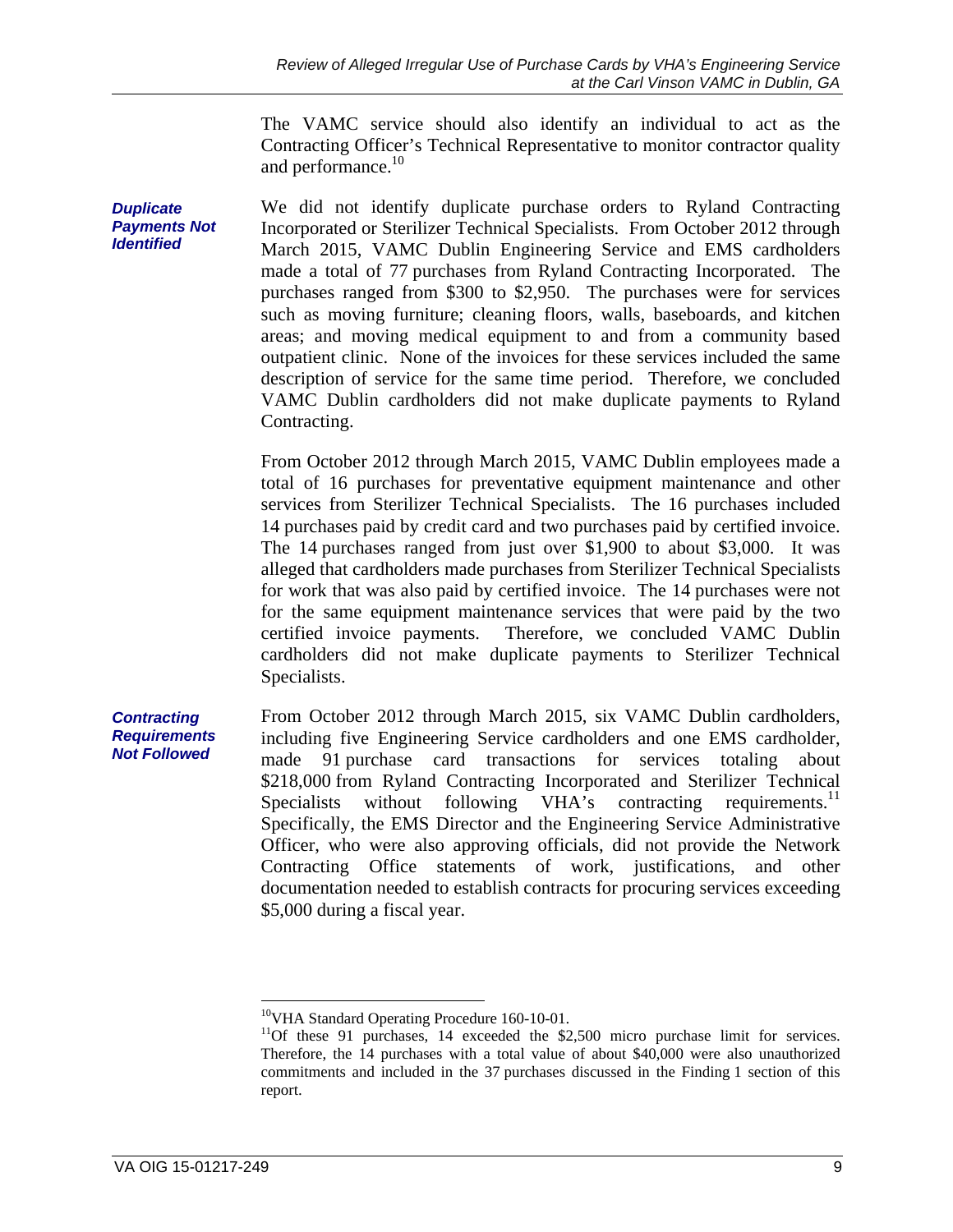*Purchases From Ryland Contracting Incorporated Purchases From Sterilizer Technical Specialists*  **Improper Payments**  The EMS and Engineering Service officials approved 77 cardholder purchases from Ryland Contracting Incorporated for services totaling about \$180,000 without ensuring cardholders followed VHA Handbook 1730.01 to establish indefinite-delivery/indefinite-quantity contracts for recurring services expected to exceed \$5,000 during a fiscal year. Purchased services included assembling and moving office furniture, cleaning floors, assembling and installing beds, and moving medical equipment from VAMC Dublin to a community based outpatient clinic. For example, during FY 2014, an EMS cardholder made 19 purchases of \$2,500 each totaling \$47,500 from Ryland Contracting Incorporated without a negotiated contract. By not requesting the Network Contracting Office to establish a contract for these services, EMS and Engineering Service cardholders and approving officials bypassed VHA's contracting requirements. Therefore, cardholders circumvented the requirements designed to maximize competition and ensure procurement of supplies and services at fair and reasonable prices. An Engineering Service official approved 14 cardholder purchases with Sterilizer Technical Specialists totaling about \$39,000 without ensuring cardholders followed VHA Handbook 1730.01 to establish indefinite-delivery/indefinite-quantity contracts for recurring services expected to exceed \$5,000 during a fiscal year. Engineering Service cardholders used Sterilizer Technical Specialists to perform services such as repairing and maintaining defibrillators, beds, bed scales, and other medical equipment. For example, from October 2013 through July 2014, one Engineering Service cardholder made nine purchases, ranging from about \$1,900 to about \$3,000, to Sterilizer Technical Specialists for various medical equipment maintenance and repair services. The nine purchases totaled about \$24,000. The approving official for the Engineering Service cardholder reported she was aware of VHA Handbook 1730.01 requiring the negotiation of indefinite-delivery and/or indefinite-quantity contracts for services expected to exceed \$5,000 during a fiscal year. However, the approving official did not review service requirements and monitor purchase card transactions to ensure indefinite-delivery/indefinite-quantity contracts were negotiated. The approving official stated she did not review the annual volume of purchases but instead focused on ensuring individual purchases were within micro-purchase limits and satisfied a legitimate business need. The 91 purchases for services totaling about \$218,000 from Ryland Contracting Incorporated and Sterilizer Technical Specialists were improper payments. The purchases should not have been made because the cardholders did not comply with VHA Handbook 1730.01 requiring the negotiation of indefinite-delivery/indefinite-quantity contracts for services expected to exceed \$5,000 during a fiscal year. The Office of Management and Budget Circular A-123, Appendix C, *Requirements for Effective Measurement and*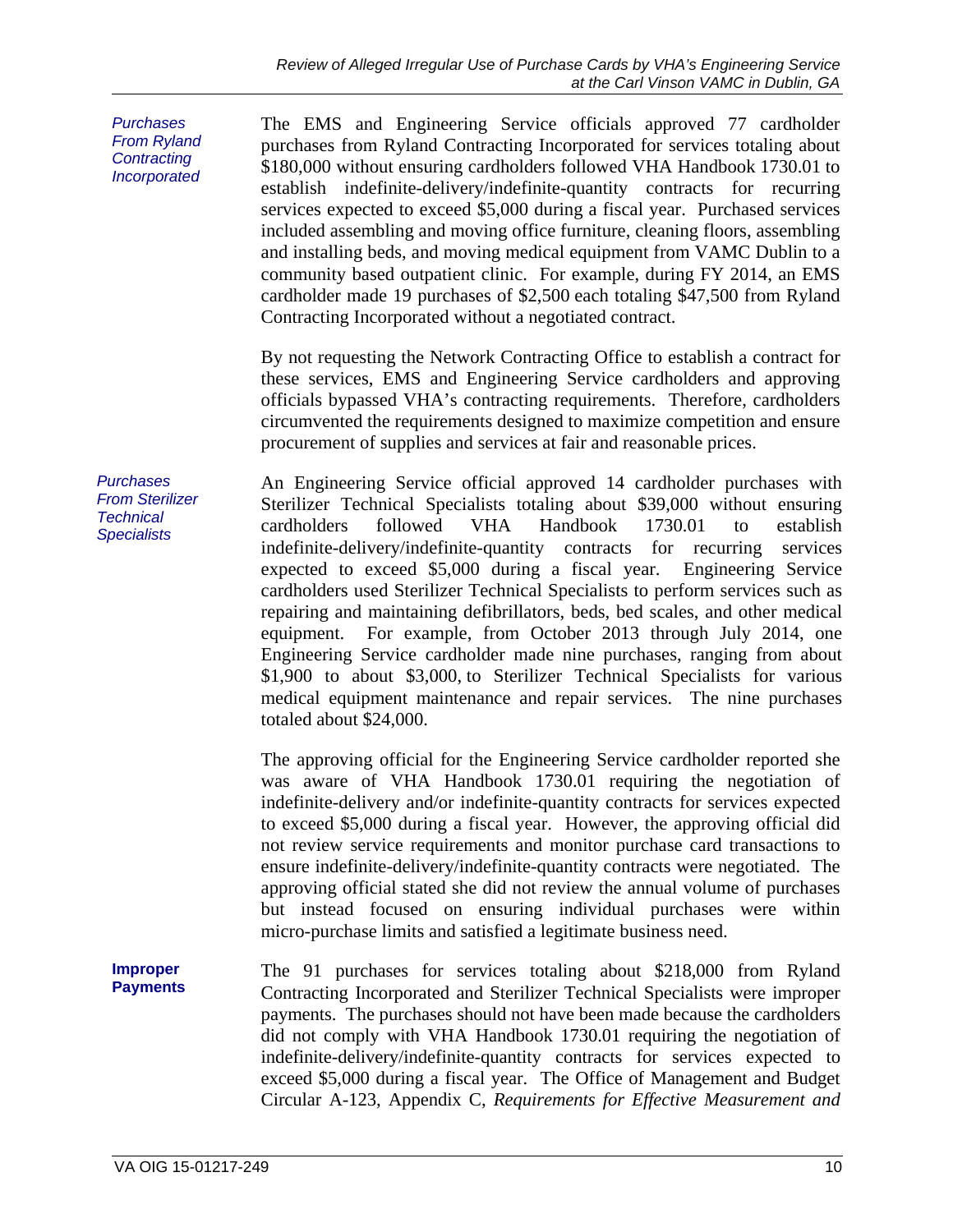<span id="page-14-0"></span>*Remediation of Improper Payments* includes the following definition of improper payments:

*An improper payment is any payment that should not have been made or that was made in an incorrect amount under statutory, contractual, administrative, or other legally applicable requirements.* 

*Reason Vendor Contracts Not Established*  VAMC Dublin cardholders did not comply with contracting requirements because the EMS Director and Engineering Service's Administrative Officer, who were also approving officials, did not adequately review cardholder purchases. Specifically, they did not identify cumulative service purchases from vendors that would exceed VHA's \$5,000 threshold for establishing contracts during a fiscal year. Although approving officials stated they were aware of VHA's contract requirements for services, they continued to approve the use of purchase cards to procure services instead of requesting the Network Contracting Office to negotiate prices and establish contracts.

*Effects of Not Establishing Vendor Contracts*  VAMC Dublin cardholders purchased services totaling about \$218,000 without meeting Federal competition requirements. In addition, cardholders did not initiate efforts to establish contracts that were expected to be in the best interest of the Government.

*Conclusion*  We did not substantiate the allegation VAMC Dublin EMS and Engineering Service cardholders made duplicate payments to Ryland Contracting Incorporated or Sterilizer Technical Specialists. However, VAMC Dublin cardholders inappropriately made 91 micro-purchases totaling about \$218,000 for services from these vendors without following VHA contracting requirements. These purchases were also improper payments. It is essential VAMC Dublin management establishes effective controls to ensure indefinite-delivery/indefinite-quantity contracts are negotiated for services. Ensuring VAMC Dublin appropriately requests the VISN 7 Network Contracting Office to negotiate needed contracts will meet competition requirements and provide reasonable assurance of fair and reasonable prices for services.

### **Recommendation**

7. We recommended the Veterans Integrated Service Network 7 Director require VA Medical Center Dublin to establish an oversight mechanism to ensure approving officials adequately review cardholder purchases of recurring services from vendors expected to exceed \$5,000 during a fiscal year to ensure contracts are established in accordance with Veterans Health Administration policy.

The Acting Deputy Director, VA Southeast Network, concurred in part with our finding and recommendation. The Acting Deputy Director reported the criteria listed in VHA Handbook 1730.01 have been rescinded as of *Management Comments*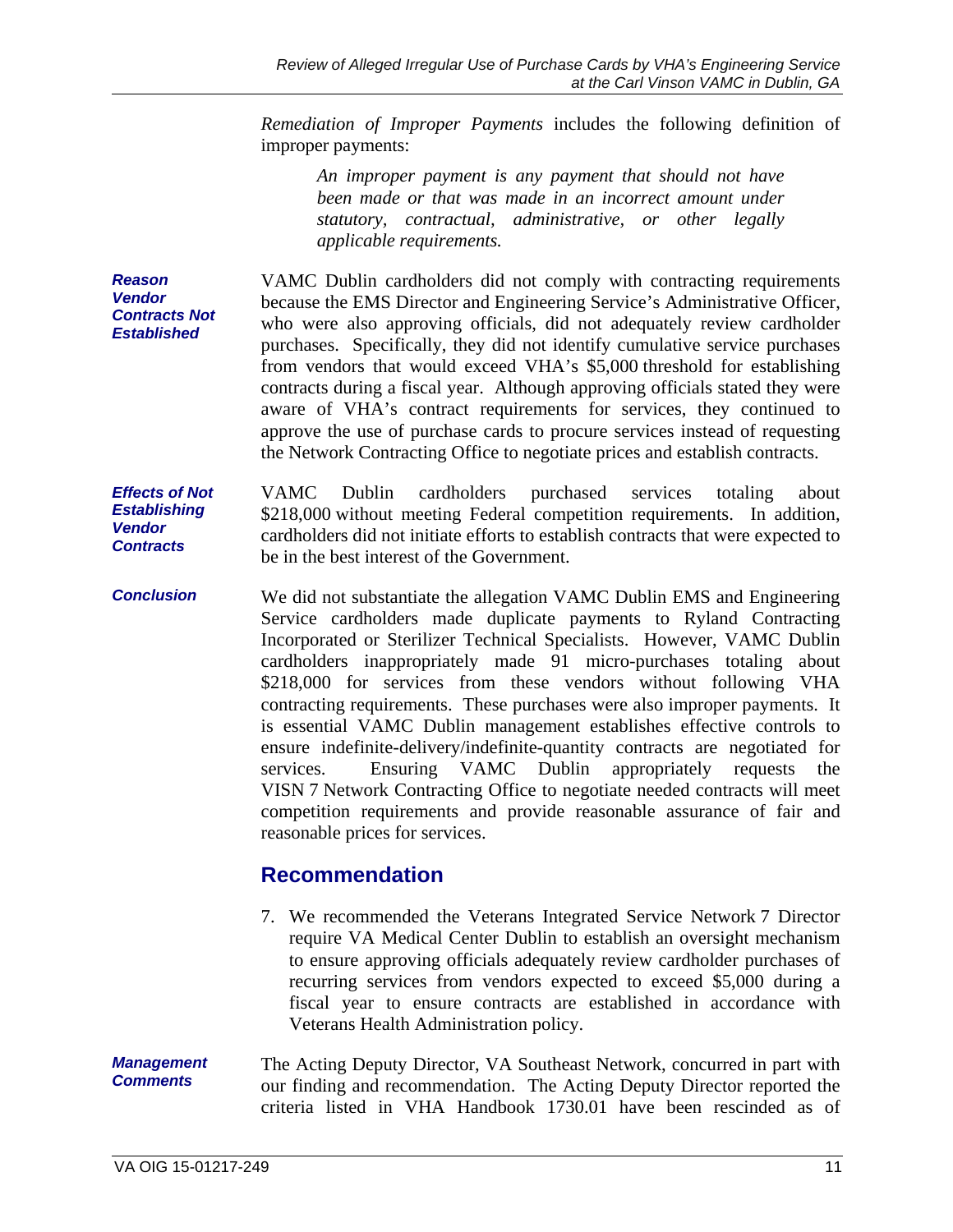exceeding the micro-purchase threshold will not be purchased with the card. April 4, 2017. The facility stated it is confident that non-severable services In addition, the Acting Deputy Director reported the VA Office of Internal Controls audit team has made refinements to identify split purchases and other unauthorized commitments. Additionally, the VISN Purchase Card Manager and Purchase Card Coordinator conduct reviews of the entire purchase history for every cardholder when selecting transactions for their audit.

*OIG Response*  The Acting Deputy Director concurred in part and the proposed action meets the intent of the recommendation. We will monitor VHA's implementation of the planned action and close the recommendation when we receive sufficient evidence demonstrating completion. Appendix E provides the full text of the Acting Deputy Director's comments.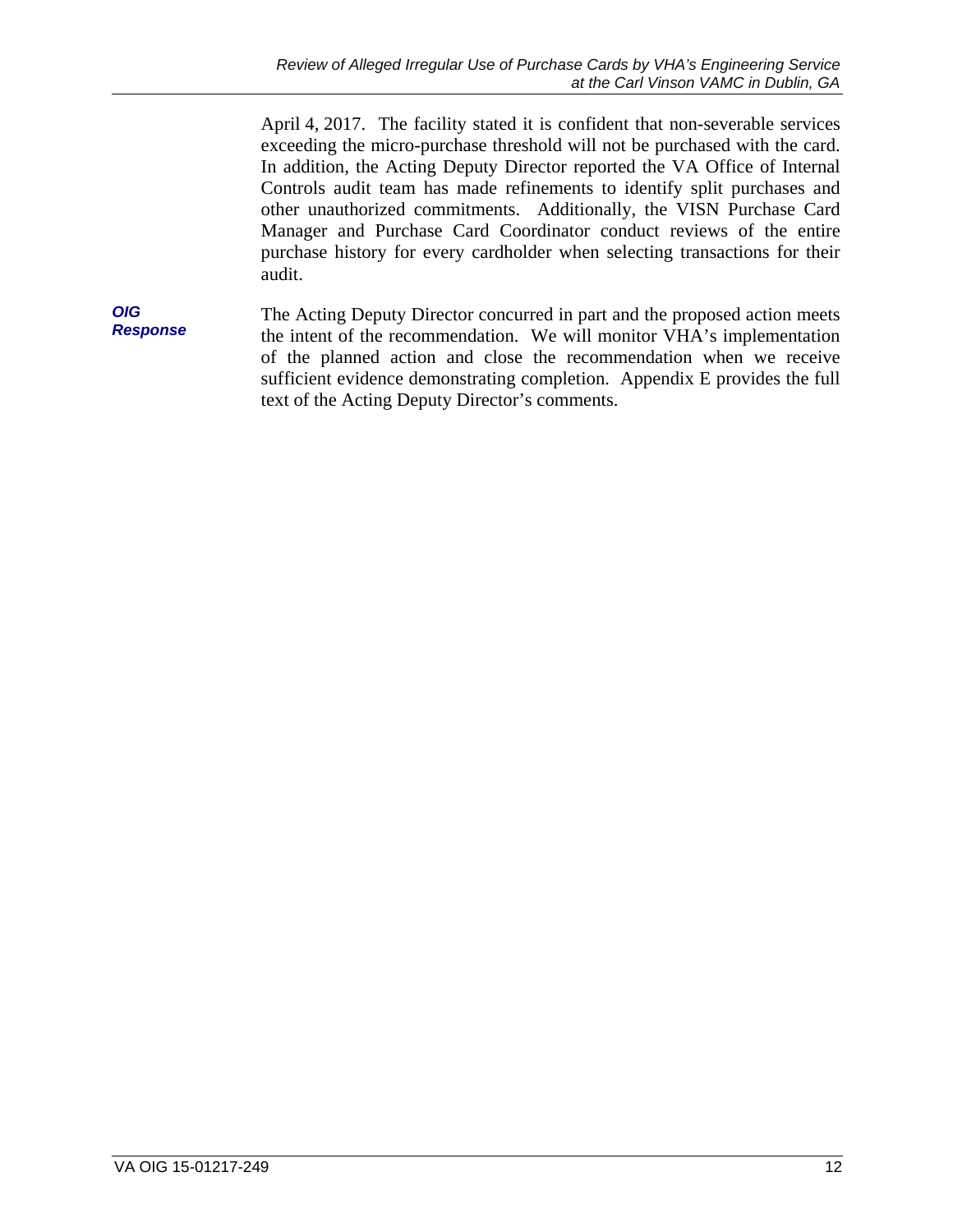#### <span id="page-16-0"></span>**Appendix A Background**

*Facility Overview*  VAMC Dublin reported serving 40,000 veterans in 52 counties. The VAMC provides services, which include medical, surgical, and psychiatric inpatient care, as well as outpatient primary and mental health care. In FY 2014, the VAMC reported providing almost 296,000 outpatient visits and approximately 88,000 inpatient bed days.

*Engineering Service and EMS Cardholders*  VAMC Dublin's Engineering Service is responsible for construction projects and for improving, maintaining, and operating the VAMC's physical plant and equipment. EMS provides a full range of services, including waste handling, bed cleaning, and pest management. VAMC Dublin Engineering Service cardholders had single purchase limits of \$3,000 with monthly purchase limits ranging from \$50,000 to \$250,000. VAMC Dublin's EMS cardholder had a single purchase limit of \$3,000 and a monthly purchase limit of \$18,000.

*Purchase Card Requirements*  The objectives of the Purchase Card Program are to reduce administrative costs for the acquisition of supplies and services, streamline payment procedures, and improve management controls by providing procedural checks and feedback. The Office of Management and Budget provides Government-wide charge card program requirements and guidance, standard minimum requirements, and suggested best practices.<sup>12</sup>

 $\overline{a}$ 

<sup>&</sup>lt;sup>12</sup>Office of Management and Budget Circular A-123, Appendix B Revised, *Improving the Management of Government Charge Card Programs.*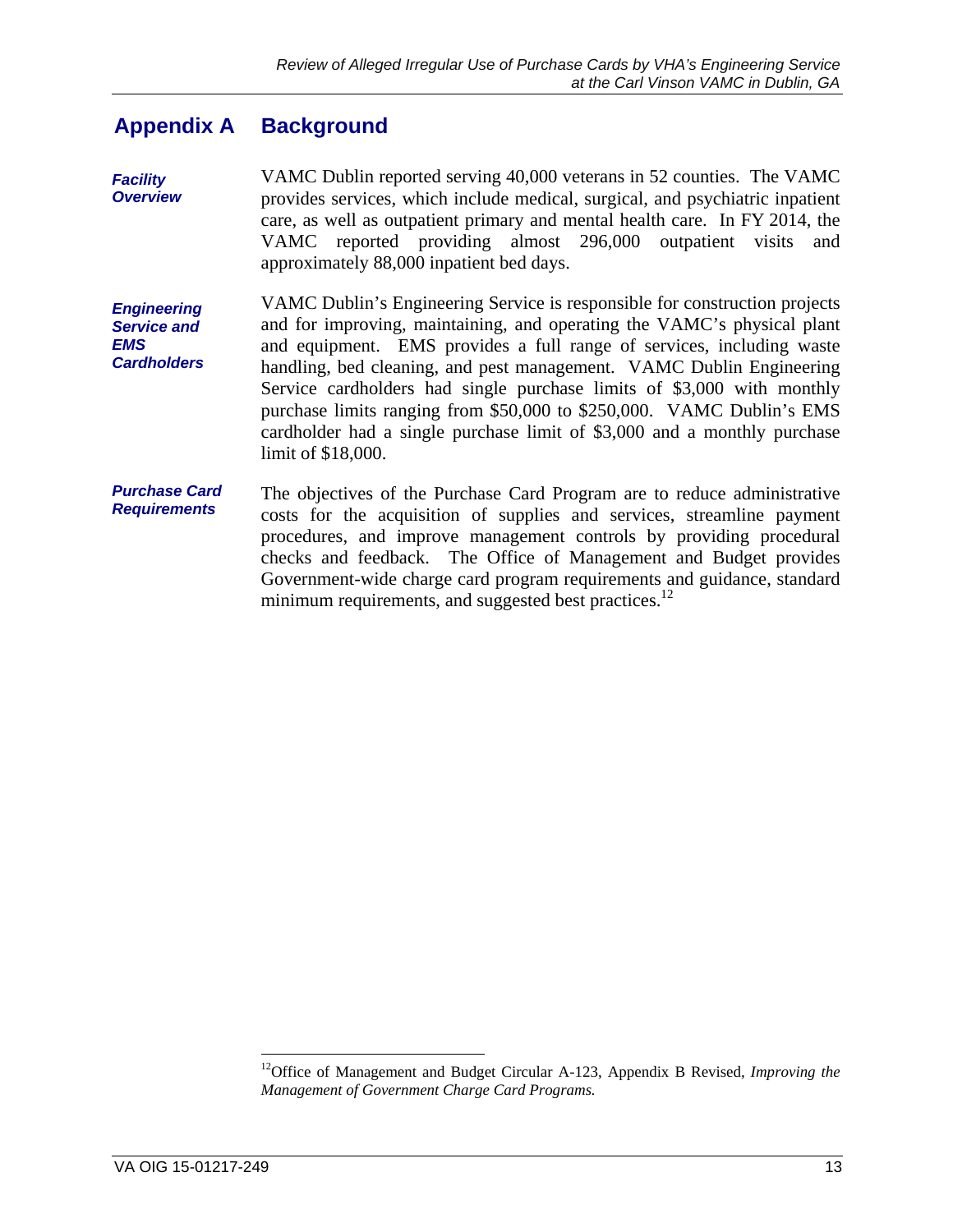#### <span id="page-17-0"></span>**Appendix B Scope and Methodology**

*Scope and Methodology* 

We conducted our review from April 2015 through April 2017. We focused on about 5,100 purchase card transactions at or below \$3,000 made by VAMC Dublin Engineering Service and EMS employees from October 2012 through March 2015 with a total value of about \$7.1 million. From this population, we reviewed a statistical sample of 115 transactions with a total value of about \$229,000 that were possible split purchases exceeding the \$3,000 micro-purchase limit. We also reviewed 15 sampled transactions with a total value of about \$43,000 we identified using data mining to determine if the purchases exceeded the \$2,500 services micro-purchase limit. When determining split transactions, we discarded transactions by the same cardholder with four or more hours between sequential purchases. We also discarded transactions between multiple cardholders when two or more hours lapsed between sequential purchases.

The scope of our review did not include determining whether VAMC Dublin had a legitimate need for purchased supplies and services. We interviewed VISN 7's Director of Contracting and the Purchase Card Manager and VAMC Dublin Purchase Card Coordinator, cardholders, and approving officials involved with the sampled purchases. We conducted a review at VAMC Dublin in May 2015. We reviewed applicable Federal regulations, VA and VHA policies, procedures, directives, and handbooks related to purchase cards, unauthorized commitments, and an Office of Management and Budget circular related to improper payments.

To determine whether cardholders exceeded VHA's \$5,000 limit during a fiscal year that would require facilities to negotiate contracts, we performed data mining and identified 91 transactions with a total value of about \$218,000 to review. For each of these 91 transactions, we reviewed purchase orders, invoices, and other available supporting documentation. When appropriate, we also contacted vendors and interviewed VAMC Dublin staff.

*Fraud Assessment*  The review team assessed the risk of fraud, violations of legal and regulatory requirements, and abuse. The review team exercised due diligence in staying alert to fraud indicators by taking actions, such as soliciting the OIG's Office of Investigations for indicators and reviewing prices, assessing appropriate reconciliations and certifications of purchase orders. We did not identify any instances of fraud during this review.

*Data Reliability*  We used computer-processed data from VA's Veterans Health Information Systems and Technology Architecture. To test the reliability of the computer-processed data, we reviewed and compared names, purchase order numbers, dollar amounts, and dates with source hard-copy documentation, such as purchase orders and vendor invoices to verify the completeness and accuracy of the data. We determined the Veterans Health Information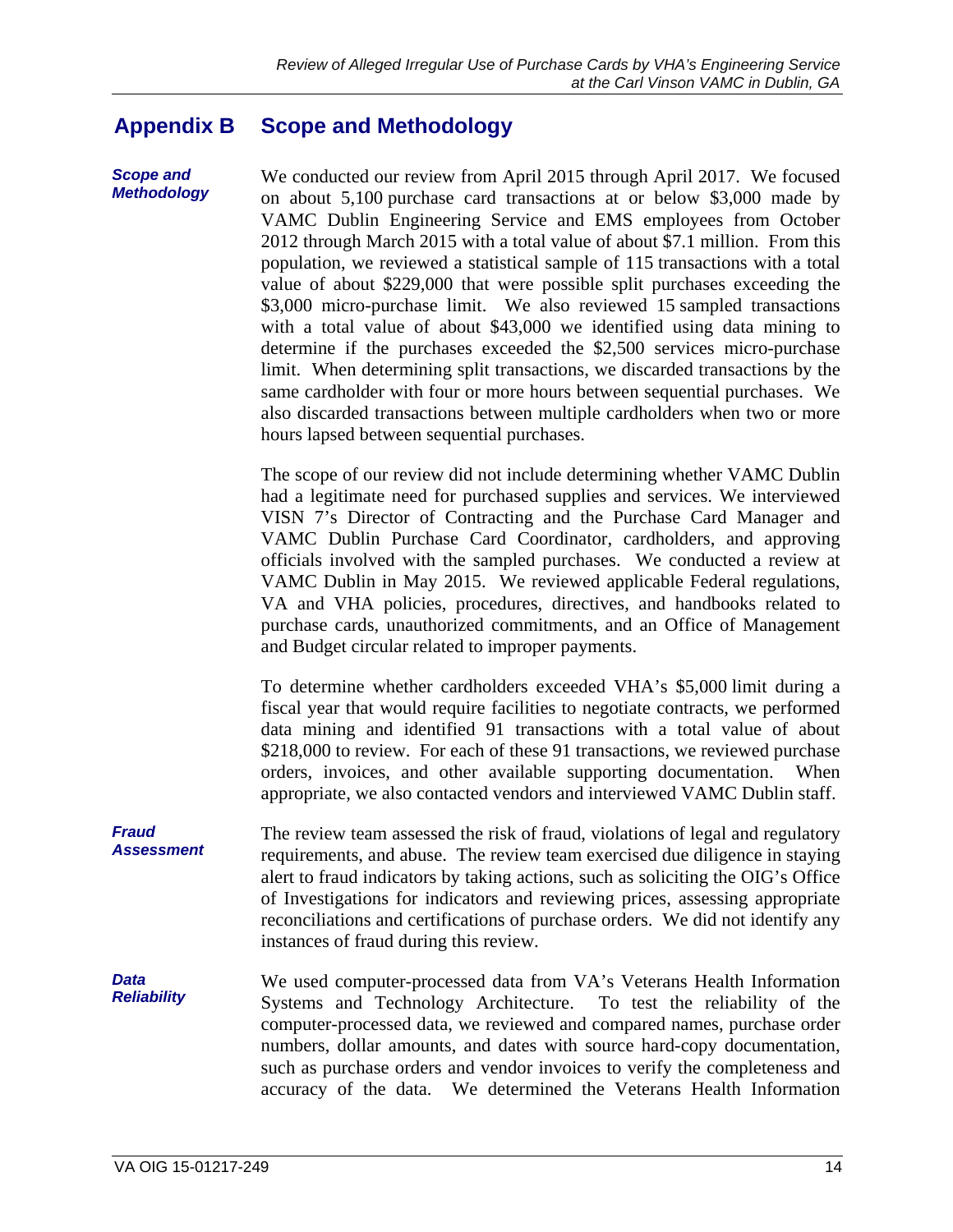Systems and Technology Architecture data were sufficiently reliable for the review objective.

*Government Standards*  We conducted this review in accordance with the Council of Inspectors General on Integrity and Efficiency's *Quality Standards for Inspections and Evaluations*.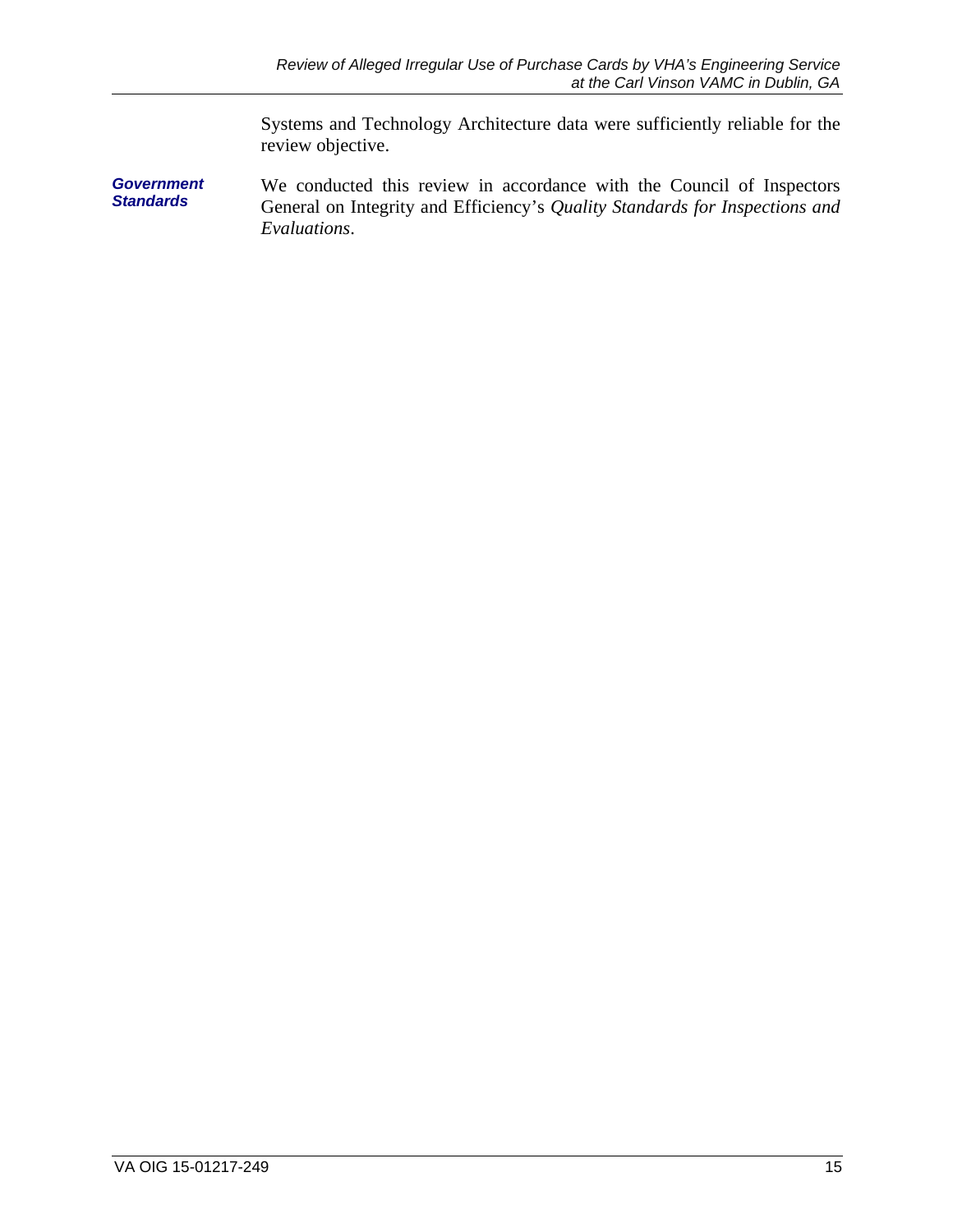#### <span id="page-19-0"></span>**Appendix C Statistical Sampling Methodology**

- *Approach*  To evaluate the allegation that VAMC Dublin Engineering Service cardholders made unauthorized commitments by splitting purchases, we reviewed a representative sample of purchase card transactions at or below the \$3,000 micro-purchase limit. We used stratified statistical sampling to quantify the extent of inappropriate purchases cardholders could have made with a purchase card and to project potential monetary benefits. We also reviewed a non-statistical sample of purchase card transactions to determine whether VAMC Dublin made double payments to contractors and cardholders complied with VHA's fiscal year purchase card limit for procuring services.
- *Population*  The population included about 5,100 purchases at or below the \$3,000 micro-purchase limit made by VAMC Dublin Engineering Service cardholders from October 2012 through March 2015. The total for these purchases was about \$7.1 million.
- *Sampling Design*  We used data mining to review the population of 5,100 micro-purchases to identify a universe of 440 with a total value of about \$951,000 that were possible split purchases that cardholders made on the same day, with the same vendor, where the total dollar amount of the purchases exceeded the \$3,000 micro-purchase limit. From this universe, we statistically selected a sample of 115 transactions with a total value of about \$229,000. Table 1 summarizes the stratified universe of micro-purchase transactions we identified using statistical sampling.

| <b>Type</b>      | <b>Strata</b>        | <b>Sampled</b><br><b>Purchases</b> | <b>Universe</b> | <b>Amount</b> |
|------------------|----------------------|------------------------------------|-----------------|---------------|
| 1-Split Purchase | From \$0 to \$1k     | 18                                 | 39              | \$24,297      |
| 2-Split Purchase | From \$1,001 to \$2k | 30                                 | 99              | \$150,260     |
| 3-Split Purchase | Greater than \$2k    | 67                                 | 302             | \$776,709     |
|                  | <b>Total</b>         | 115                                | 440             | \$951,266     |

**Table 1. Stratified Universe of Micro-Purchase Transactions (October 2012–March 2015)** 

*Source: VA OIG analysis of VAMC Dublin Engineering Service purchase card transactions.* 

**Weights** We computed sampling weights as a product of the inverse of the probability of selection at each stage of sampling. We used these weights to compute universe estimates from the sample findings.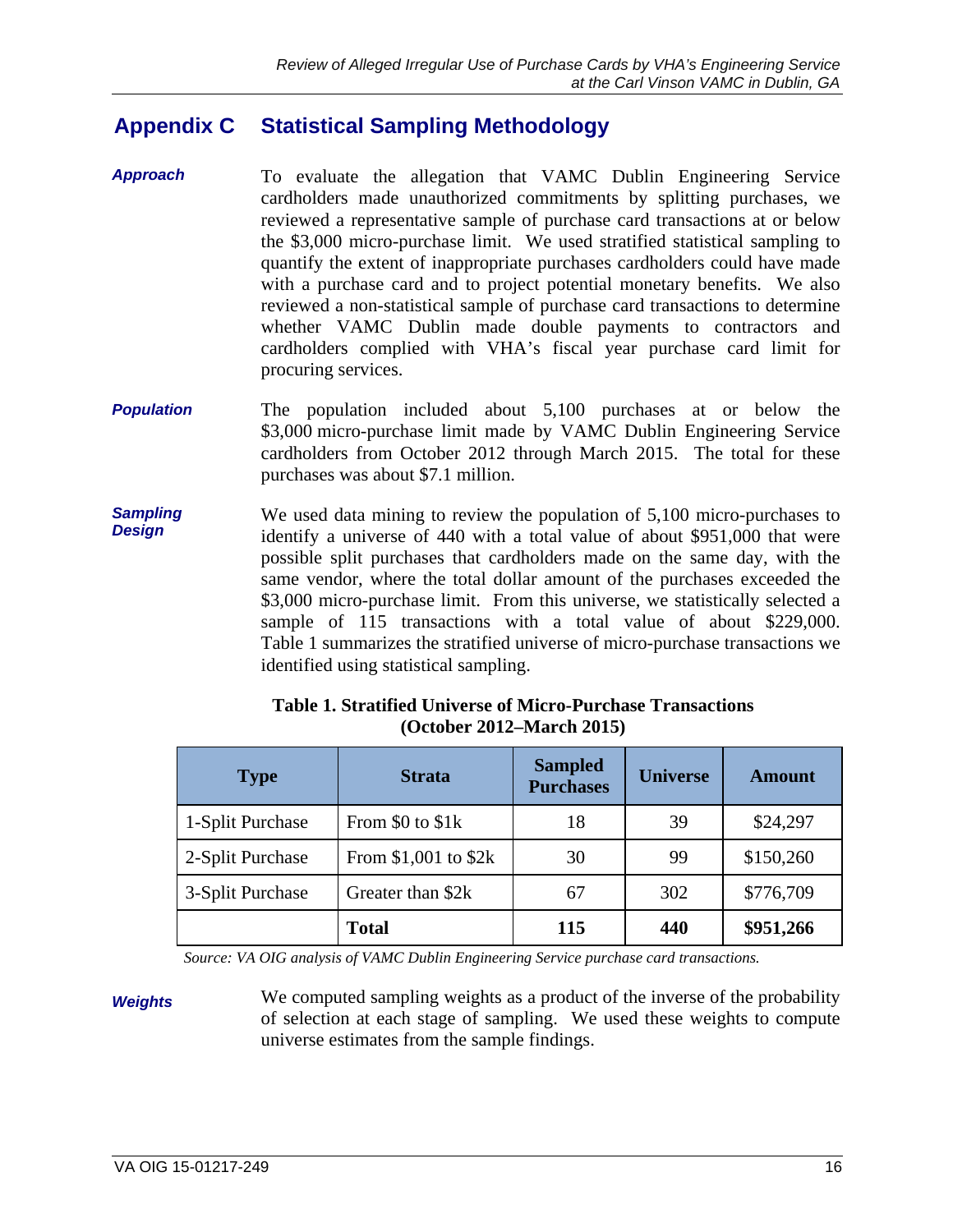*Projections and Margins of Error*  We used WesVar software to calculate the weighted universe estimates and associated sampling errors. WesVar employs replication methodology to calculate margins of error and confidence intervals that correctly account for the complexity of the sample design.

> Margins of error and confidence intervals are indicators of the estimates' precision. If we repeated this review with multiple samples, the confidence intervals would differ for each sample, but would include the true universe value 90 percent of the time. For each estimate, we used the point estimate of the 90 percent confidence interval. Table 2 shows the projections and number of sampled VAMC Dublin Engineering Service transactions and the value of the transactions.

### **Table 2. Projections of Inappropriate Purchases Card Use for VAMC Dublin Engineering Service (October 2012–March 2015)**

| <b>Description</b>          | <b>Estimated</b> | <b>Margin</b><br>of Error | 90%<br><b>Confidence</b><br><b>Interval</b><br>Lower<br><b>Threshold</b> | 90%<br><b>Confidence</b><br><b>Interval</b><br><b>Upper</b><br><b>Threshold</b> | <b>Sample</b><br><b>Transactions</b><br>With<br><b>Condition</b> |
|-----------------------------|------------------|---------------------------|--------------------------------------------------------------------------|---------------------------------------------------------------------------------|------------------------------------------------------------------|
| Unauthorized<br>Commitments | 89               | 28                        | 61                                                                       | 120                                                                             | 23                                                               |
| Value                       | \$200,000        | \$69,400                  | \$131,000                                                                | \$270,000                                                                       | 23                                                               |
| Percent                     | 21%              | 7%                        | 14%                                                                      | 28%                                                                             |                                                                  |

 *Source: VA OIG statistical analysis of VAMC Dublin Engineering Service purchase card transactions.* 

Note: Numbers are rounded for report presentation.

In addition, for 14 of the 15 sampled transactions using data mining, we found that cardholders made unauthorized commitments by inappropriately exceeding the \$2,500 micro-purchase limit for services. The value of these purchases was about \$40,000. Table 3 summarizes the unauthorized commitments we identified using statistical sampling and non-statistical data mining.

**Table 3. Unauthorized Commitments** 

| <b>Sample Type</b> | <b>Transactions</b> | <b>Amount</b> |
|--------------------|---------------------|---------------|
| Statistical        | 89                  | \$200,000     |
| Non-Statistical    | 14                  | 40,000        |
| <b>Total</b>       | 103                 | \$240,000     |

*Source: VA OIG statistical sampling of VAMC Dublin Engineering Service purchase card transactions.* 

Note: Numbers are rounded for report presentation.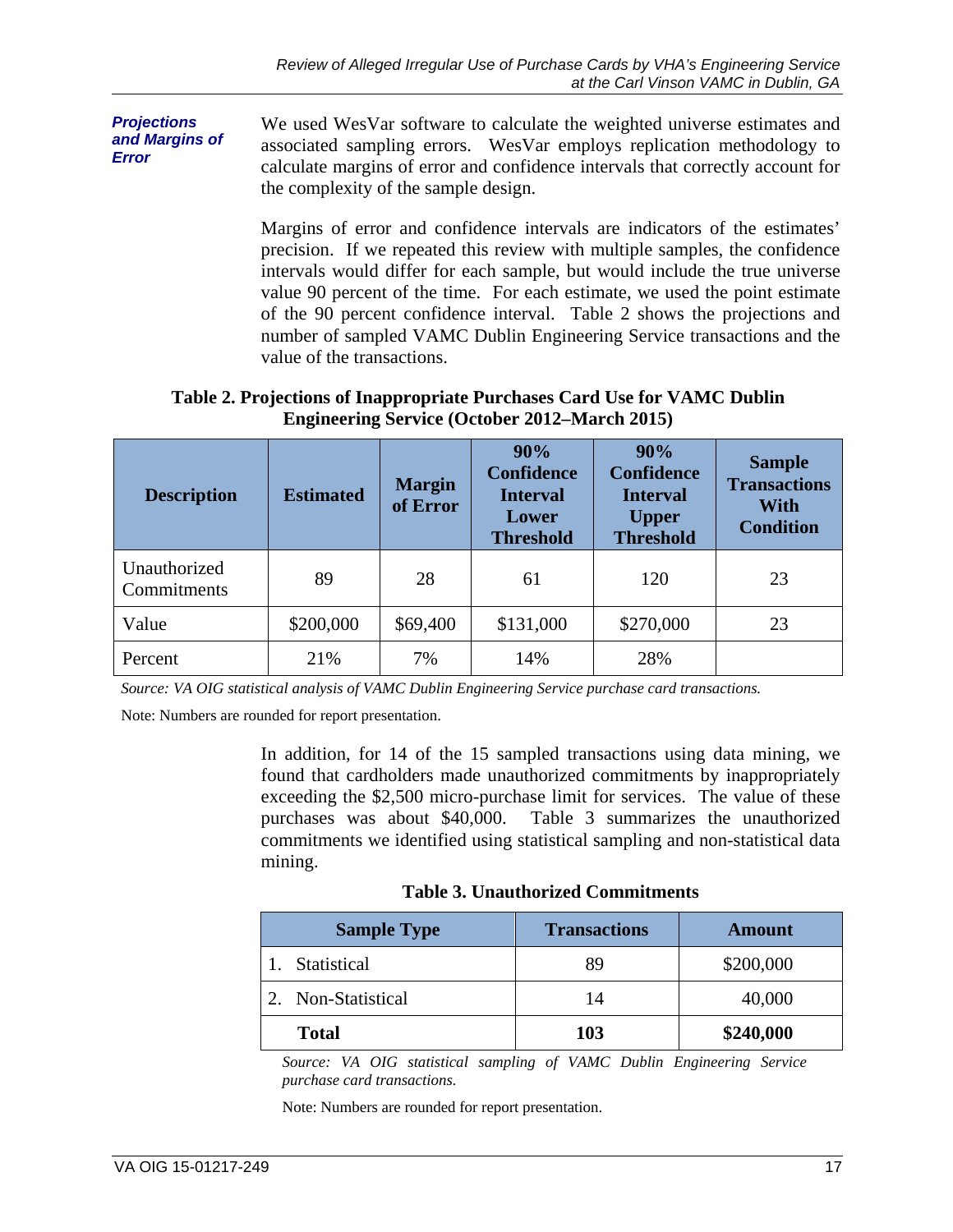### <span id="page-21-0"></span>**Appendix D Potential Monetary Benefits in Accordance With Inspector General Act Amendments**

| <b>Recommendations</b> | <b>Explanation of Benefits</b>                                                                                                                                                                                                   | <b>Better Use</b><br>of Funds | <b>Questioned</b><br>Costs |
|------------------------|----------------------------------------------------------------------------------------------------------------------------------------------------------------------------------------------------------------------------------|-------------------------------|----------------------------|
| 1 and 2                | <b>Reviewing VAMC Dublin</b><br><b>Engineering Service purchase</b><br>card transactions for<br>unauthorized commitments and<br>performing ratifications                                                                         | \$0                           | \$240,000                  |
| 7                      | Establishing a VAMC Dublin<br>oversight mechanism to ensure<br>approving officials monitor<br>cardholder purchases from<br>individual vendors that exceed<br>\$5,000 during a fiscal year to<br>ensure contracts are established | \$0                           | $$178,000^{13}$            |
|                        | <b>Total</b>                                                                                                                                                                                                                     |                               | $$418,000^{14}$            |

 $\overline{a}$ \$5,000 during a fiscal year without contracts. The \$40,000 represents the total value for 14  $13$ To calculate the \$178,000, we subtracted about \$40,000 from the \$218,000 value for the 91 purchase card transactions for services from individual vendors that exceeded of the 91 transactions that were also unauthorized commitments included in the \$240,000 questioned costs.

 $14$ The \$418,000 represents the total value of the estimated purchase card transactions that met the Office of Management and Budget Circular A-123, Appendix C's definition of improper payments and the definition of questioned costs defined in the Inspector General Act of 1978, as amended. (first step, Potential Monetary Benefits in Accordance With Inspector General Act Amendments (\$418,000= \$178,000 + \$240,000))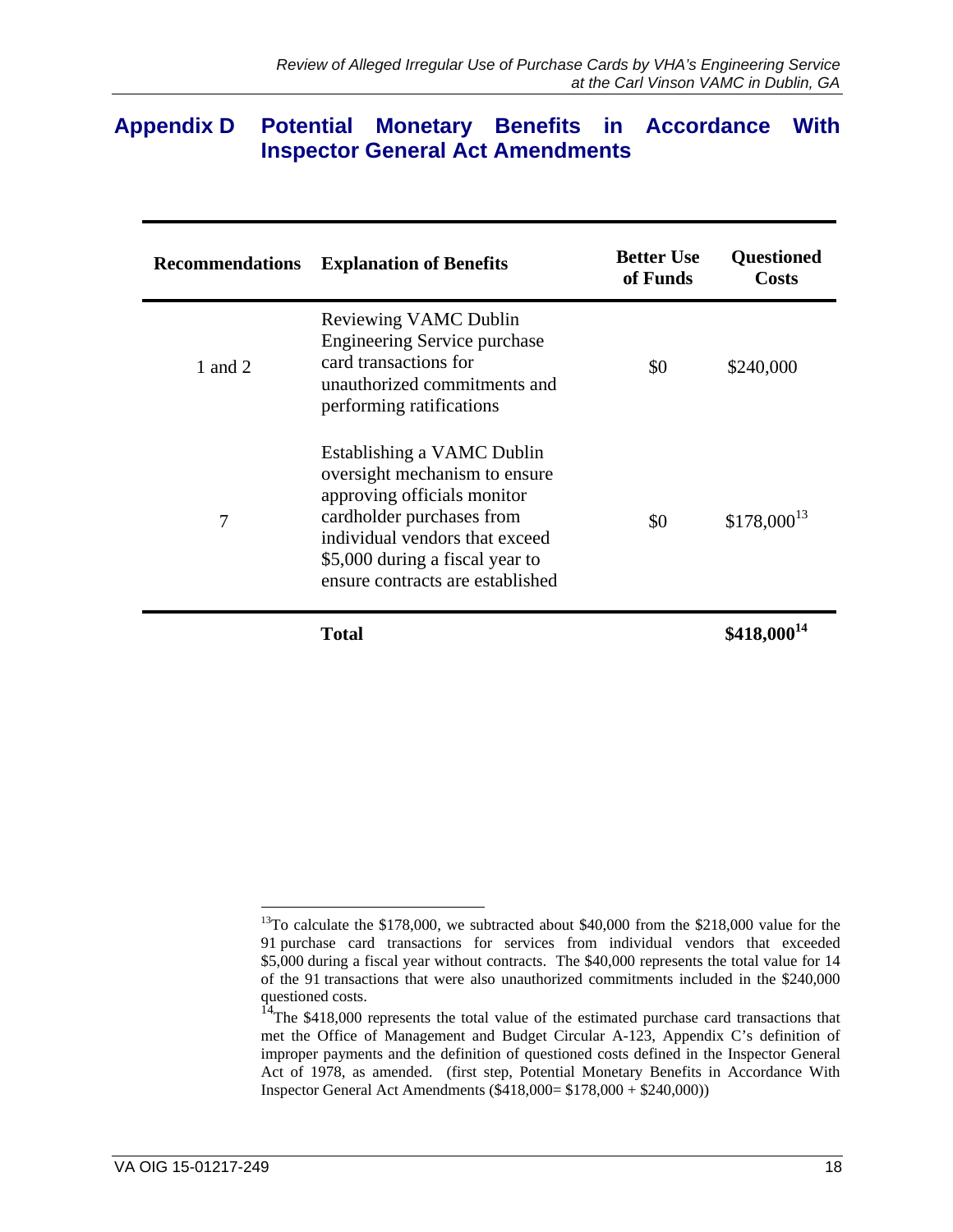# <span id="page-22-0"></span>**Appendix E Management Comments**

### **Department of Veterans Affairs Memorandum**

Date: May 19, 2017

From: Acting Deputy Director, VA Southeast Network (10N7)

Subj: OIG Draft Report – Review of Alleged Engineering Service Purchase Card Irregularities at VAMC Dublin, GA (Project Number 2015-01217-R3-0116)

To: Inspector General for Audits and Evaluations (52)

1. I have had the opportunity to review the OIG Draft Report – Review of Alleged Engineering Service Purchase Card Irregularities at VAMC Dublin, GA (Project Number 2015-01217-R3-0116).

2. I appreciate the opportunity for this review as part of a continuing process to improve the care of our Veterans. I concur with the implementation of recommendations 1 through 4 and 6 and concur, in part with recommendations 5 and 7.

3. If you have any questions or require further information, please contact Prudence Howard, VISN 7 Director of Contracting at (678) 924-5700.

*(original signed by)* 

R. Shuron Hunter

**Attachment**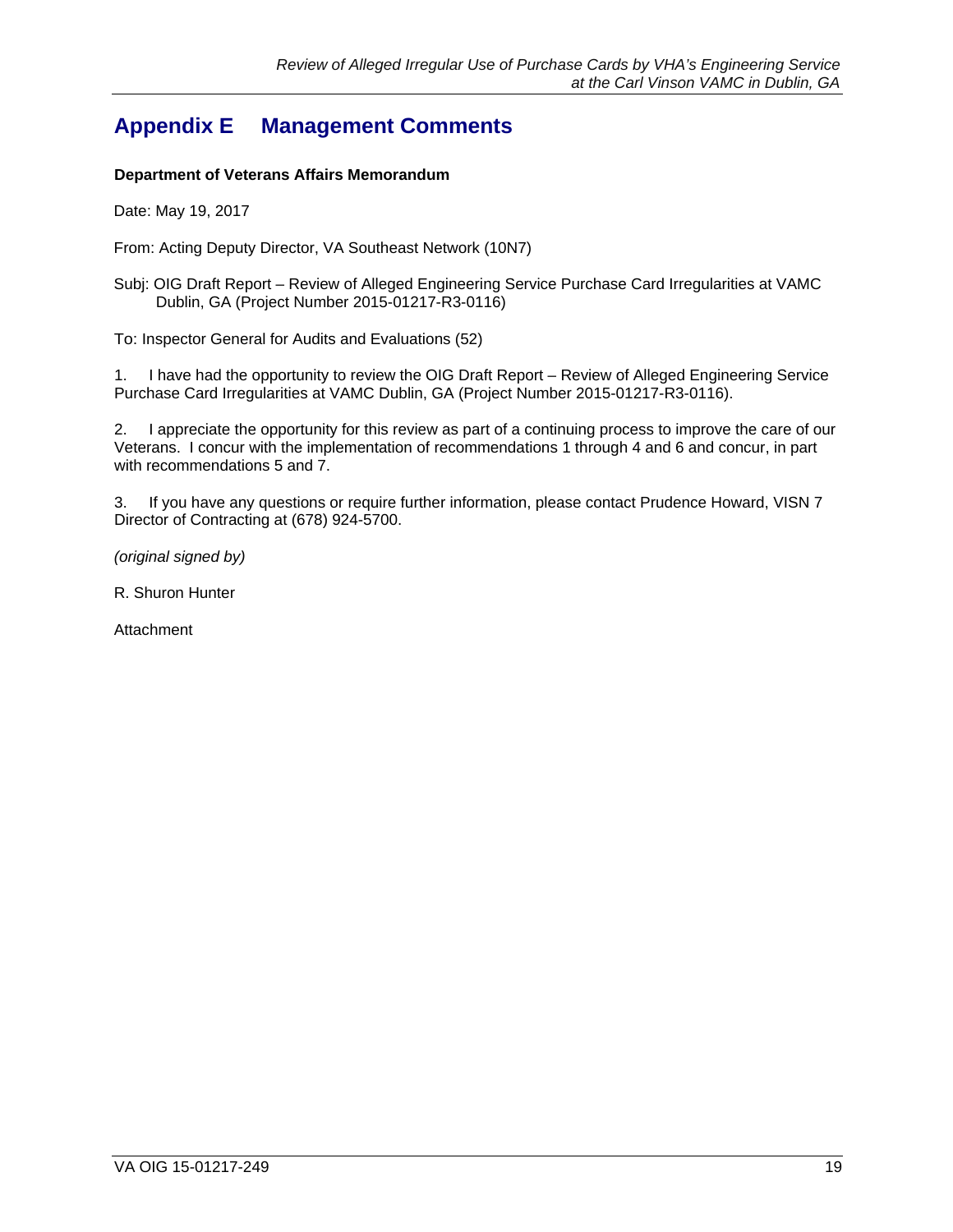**Attachment** 

### **Carl Vinson (Dublin) VA Medical Center**

### **Review of Alleged Engineering Service Purchase Card Irregularities Draft Report Responses**

**Recommendation 1.** We recommended the Veterans Integrated Service Network 7 Director review VA Medical Center Dublin's micro-purchase card transactions made by Engineering Service cardholders from October 2012 through March 2017 to identify unauthorized commitments.

**Concur** 

Target date for completion: April 11, 2017 (completed)

Facility response: The analysis was completed, and suspect purchases were identified for more detailed evaluation. There were a total of 86,315 transactions for the subject period for the facility. The first level analysis of transactions was completed by the OIG, and yielded 24 probable unauthorized commitments (UAC). The next level of analysis was completed by the VISN Purchase Card Manager and yielded 132 probable UAC's, for a total of 156. Each of the 156 probable UAC's were examined in extensive detail. Based upon the facts provided in the records, The VISN 7 Director of Contracting and the Purchase Card Program Manager were able to determine that 98 of the probable UAC's were not UAC's. The final net number of confirmed UAC's was 58.

**Recommendation 2** We recommended the Veterans Integrated Service Network 7 Director submit ratification requests for unauthorized commitments identified in this report and Veterans Integrated Service Network 7 to the Veterans Health Administration's Head of Contracting Activity.

**Concur** 

Target date for completion: August 16, 2017

Facility response: A total of 58 unauthorized commitments were identified. Twenty six (26) have been approved by the HCA, and 32 are in process for approval.

**Recommendation 3.** We recommended the Veterans Integrated Service Network 7 Director issue a memorandum to the VA Medical Center Dublin, GA Director emphasizing the importance of approving officials monitoring cardholder purchases for adherence to Government charge card requirements in Federal and VA regulations and VA policies and the consequences of failing to adhere to these requirements.

**Concur** 

Target date for completion: May 22, 2017

Facility response: A memo was drafted and issued to the Dublin, Ga Medical Center Director from the Network 7 Director citing requirements for adherence to required Federal and VA regulations and VA policies.

**Recommendation 4.** We recommended the Veterans Integrated Service Network 7 Director require VA Medical Center Dublin Engineering Service cardholders and approving officials to receive focused training on not splitting purchases, procuring supplies and services without proper authority, and making purchases exceeding established dollar limits.

**Concur** 

Target date for completion: June 2, 2016 (completed)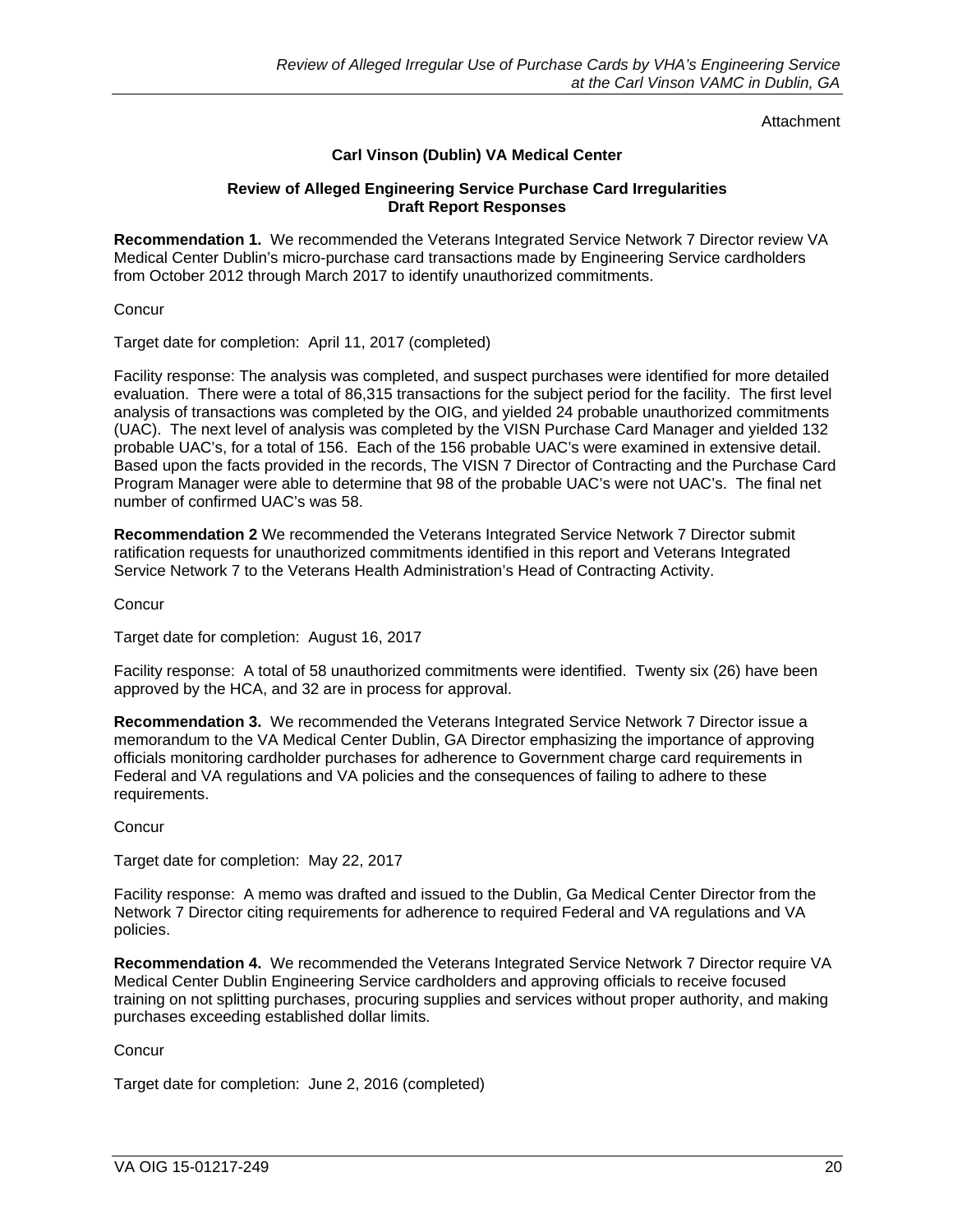Facility response: On-site training provided by the VISN Purchase Card manager on June 2, 2016. Two sessions were provided, the first being specific to the GPC program, and the second being specific to the request for ratification process. The GPC training was comprehensive, lasting 2 hours. There were 62 attendees at the GPC training session and 42 attendees at the session on how to draft requests for ratification. Additionally, training is also offered the  $3<sup>rd</sup>$  Tuesday of every month, both a morning and afternoon session.

**Recommendation 5.** We recommended the Veterans Integrated Service Network 7 Director require VA Medical Center Dublin to establish an oversight mechanism to ensure approving officials without the required approval are assigned no more than 10 cardholders each.

Concur, in part

Target date for completion: April 4, 2017 (completed)

Facility response: VHA Handbook 1730.01 was rescinded on the 4th of April 2017. The quantity of 10 cardholders was an arbitrary number. Ratios are managed within the standards specified in VA Financial Policy, Volume XVI, Chapter I, which is currently a 25:1 ratio, for non-prosthetics accounts and 40:1 for prosthetics. Consideration is given to the actual volume and complexity of purchases made by the cardholder group when evaluating business risk of cardholders to approving official ratios. Currently, there is one non-prosthetics business division approving official that has more than 10 cardholders assigned.

**Recommendation 6.** We recommended the Veterans Integrated Service Network 7 Director take appropriate administrative action for each cardholder who made unauthorized commitments.

**Concur** 

Target date for completion: July 14, 2017

Facility Response: In accordance with VA Handbook 5021 Employee/Management Relations. The responsibility concerning disciplinary and adverse actions will be delegated to the supervisor with appropriate authority for the direction and discipline of each cardholder under their jurisdiction. In this case the supervisor for each cardholder who made the unauthorized commitment will be responsible for ensuring that appropriate administrative action is taken on each identified individual. Facility leadership will ensure proper supervisory training is provided to supervisors so they may determine appropriate administrative action to be taken prior to any proposed action.

The facility will provide an update to the VISN 7 Network Director within 30 days of initial submission response to the OIG on initial proposed actions to be taken for identified employees. The facility will provide a response with the final determination of actions taken on identified individuals within 30 days of final action determination.

**Recommendation 7** We recommended the Veterans Integrated Service Network 7 Director require VA Medical Center Dublin to establish an oversight mechanism to ensure approving officials adequately review cardholder purchases of recurring services from vendors expected to exceed \$5,000 during a fiscal year to ensure contracts are established in accordance with Veterans Health Administration policy.

Concur, in part

Target date for completion: April 4, 2017 (completed)

Facility response: The VHA Handbook 1730.01 was rescinded on the 4th April, 2017. The handbook mentioned the referenced \$5,000 annual limit (from a previous OIG investigation) for services, and the requirement that they be placed on contract. This is advice conflicts with both the Federal Acquisition Regulation and Department of Labor. As stated in 29 CFR § 4.141 - General criteria for measuring amount: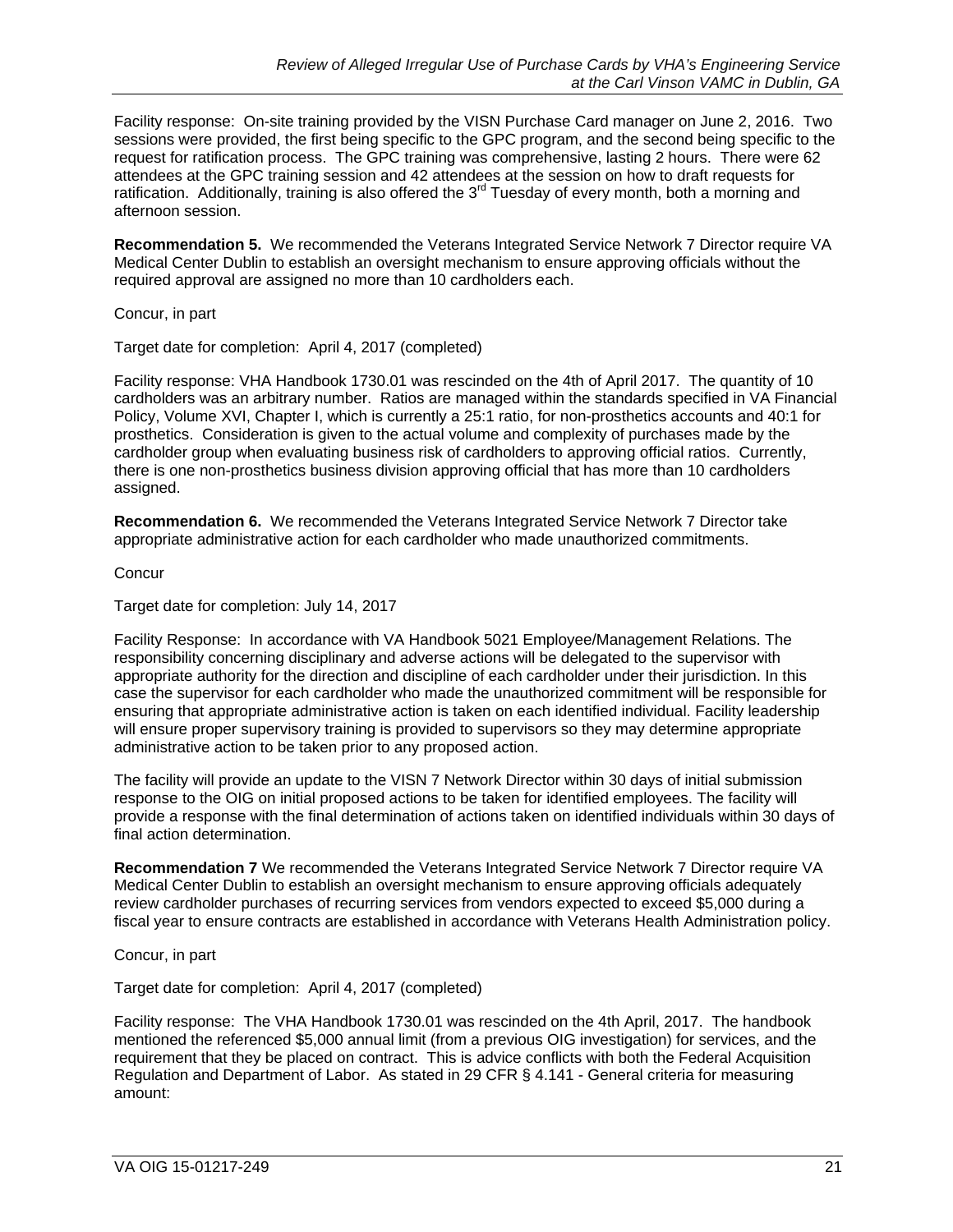…the amount of the contract for purposes of application of the Act is not measured by the amount of an individual purchase order. In such cases, if the continuing services were procured through formal advertising, the contract term would typically be for one year, and the monthly purchase orders must be grouped together to determine whether the yearly amount may exceed \$2,500…

Based upon the training that has been provided, the process of ratifying dozens of transactions and the implementation of several IDIQ contracts for services, we are confident that non-severable services that exceed the micro-purchase threshold will not be purchased with the card. Further, since the OIG visit, the VA Office of Internal Controls audit team has made many refinements in their business tools to catch split purchases and other unauthorized commitments. The VISN Purchase Card Manager and purchase card coordinator personally reviews the entire purchase history for every cardholder when selecting transactions for their annual audit.

*For accessibility, the format of the original memo and attachment has been modified to fit in this document.*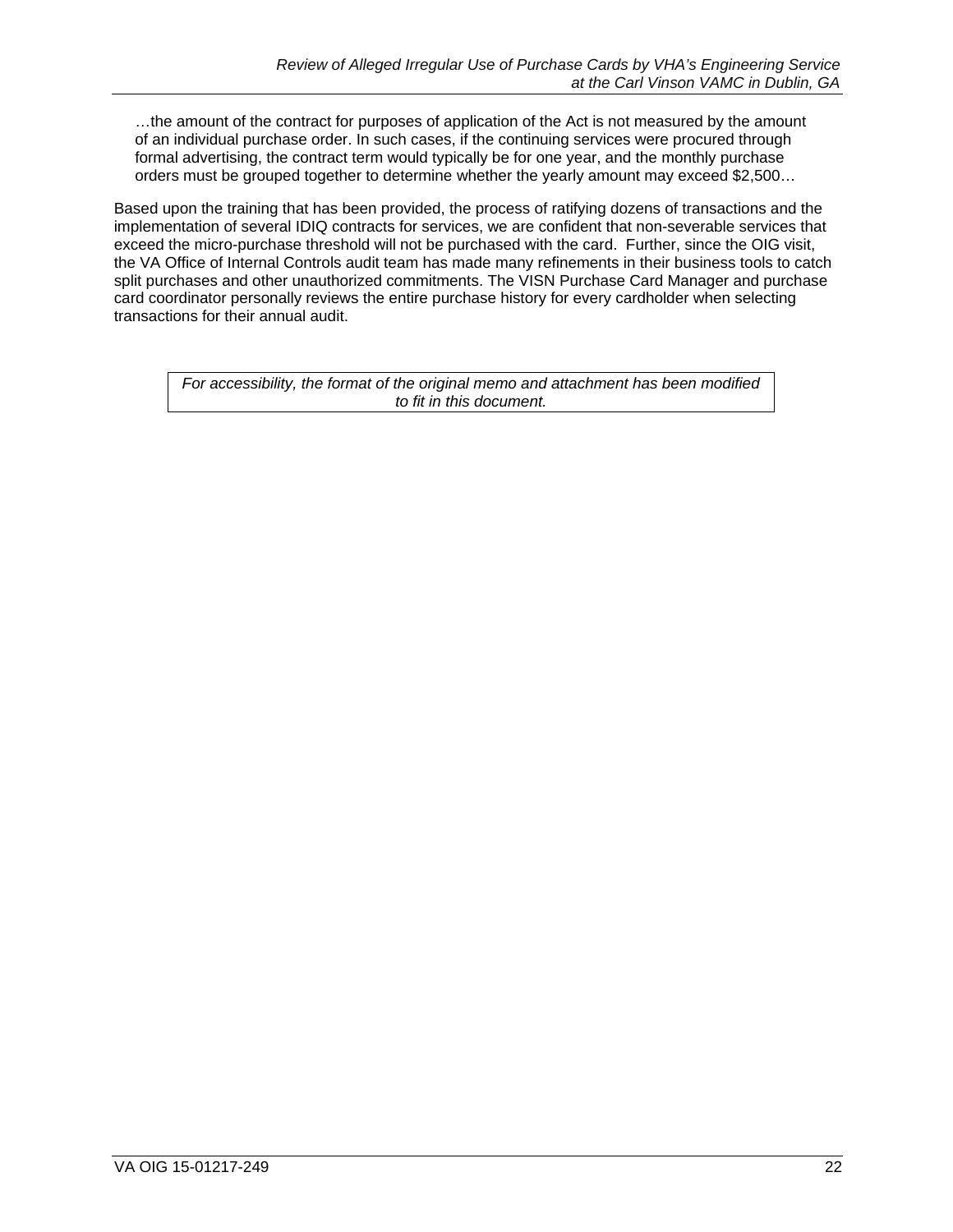# <span id="page-26-0"></span>**Appendix F Office of Inspector General Contact and Staff Acknowledgments**

| Contact         | For more information about this report, please<br>contact the Office of Inspector General at<br>$(202)$ 461-4720. |  |
|-----------------|-------------------------------------------------------------------------------------------------------------------|--|
| Acknowledgments | Cherie Palmer, Director<br>Earl Key<br><b>Leon Roberts</b><br>Michael Schiltz<br>Nelvy Viguera Butler             |  |